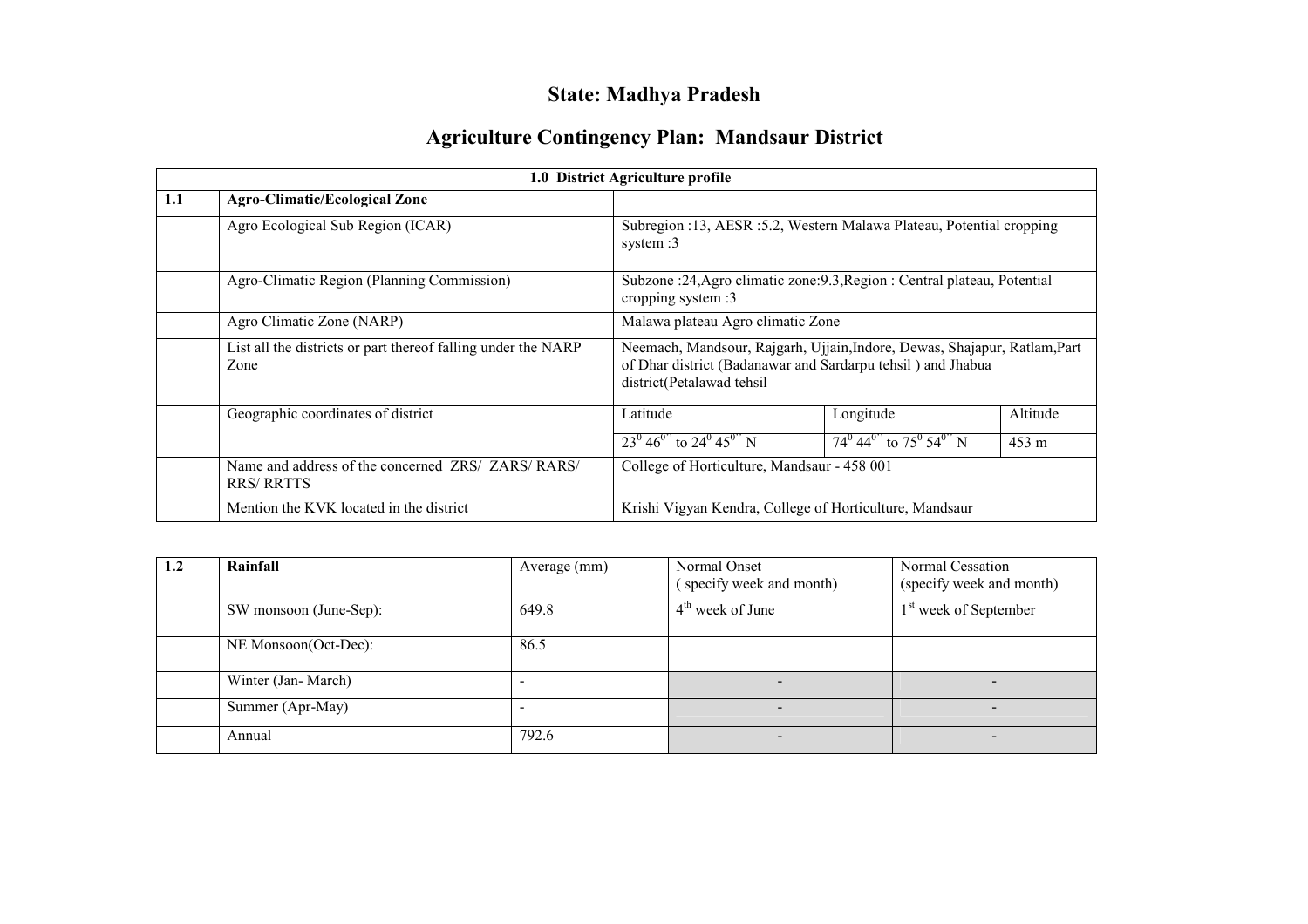| 1.3 | Land use                | Geographical | Cultivable | Forest | Land under       | Permanent | Cultivable | Land   | Barren and   | Current | old     |
|-----|-------------------------|--------------|------------|--------|------------------|-----------|------------|--------|--------------|---------|---------|
|     | pattern of the          | area         | area       | area   | non-             | pastures  | wasteland  | under  | uncultivable | fallows | fallows |
|     | district (latest        |              |            |        | agricultural use |           |            | Misc.  | land         |         |         |
|     | statistics)             |              |            |        |                  |           |            | tree   |              |         |         |
|     |                         |              |            |        |                  |           |            | crops  |              |         |         |
|     |                         |              |            |        |                  |           |            | and    |              |         |         |
|     |                         |              |            |        |                  |           |            | groves |              |         |         |
|     | Area $(900 \text{ ha})$ | 551.790      | 358.7      | 38.6   | 73.8             | 14.3      | 15.7       | 0.1    | 47.7         | 1.9     | 1.1     |
|     |                         |              |            |        |                  |           |            |        |              |         |         |

| 1.4 | Major Soils (common names like red<br>sandy loam deep soils (etc.,)*                                                       | Area $('000 ha)$ | Percent (%) of total |
|-----|----------------------------------------------------------------------------------------------------------------------------|------------------|----------------------|
|     | Deep soil                                                                                                                  | 342.00           | 61.88                |
|     | 2. Medium deep soil                                                                                                        | 135.60           | 24.56                |
|     | 3. Shallow soil                                                                                                            | 74.60            | 13.56                |
|     | * mention colour, depth and texture (heavy, light, sandy, loamy, clayey etc) and give vernacular name, if any, in brackets |                  |                      |

| 1.5 | <b>Agricultural land use</b> | Area $(^{\circ}000$ ha) | Cropping intensity $\%$ |
|-----|------------------------------|-------------------------|-------------------------|
|     | Net sown area                | 358.7                   | 156                     |
|     | Area sown more than once     | 199.7                   |                         |
|     | Gross cropped area           | 558.4                   |                         |

| 1.6 | Irrigation                     |        | Area ('000 ha)           |                                    |  |  |  |  |
|-----|--------------------------------|--------|--------------------------|------------------------------------|--|--|--|--|
|     | Net irrigated area             | 188.2  |                          |                                    |  |  |  |  |
|     | Gross irrigated area           | 189.2  |                          |                                    |  |  |  |  |
|     | Rainfed area                   | 170.5  |                          |                                    |  |  |  |  |
|     | <b>Sources of Irrigation</b>   | Number | Area ('000 ha)           | Percentage of total irrigated area |  |  |  |  |
|     | Canals                         | 8      | 1.0                      |                                    |  |  |  |  |
|     | Tanks                          | 28     | 2.7                      |                                    |  |  |  |  |
|     | Open wells                     | 106052 | 151.9                    |                                    |  |  |  |  |
|     | Bore wells                     | 7606   | 18.3                     |                                    |  |  |  |  |
|     | Lift irrigation schemes        |        | $\overline{\phantom{a}}$ |                                    |  |  |  |  |
|     | Micro-irrigation               |        |                          |                                    |  |  |  |  |
|     | Other sources (please specify) | 20     | 14.3                     |                                    |  |  |  |  |
|     | Total Irrigated Area           |        | 188.2                    |                                    |  |  |  |  |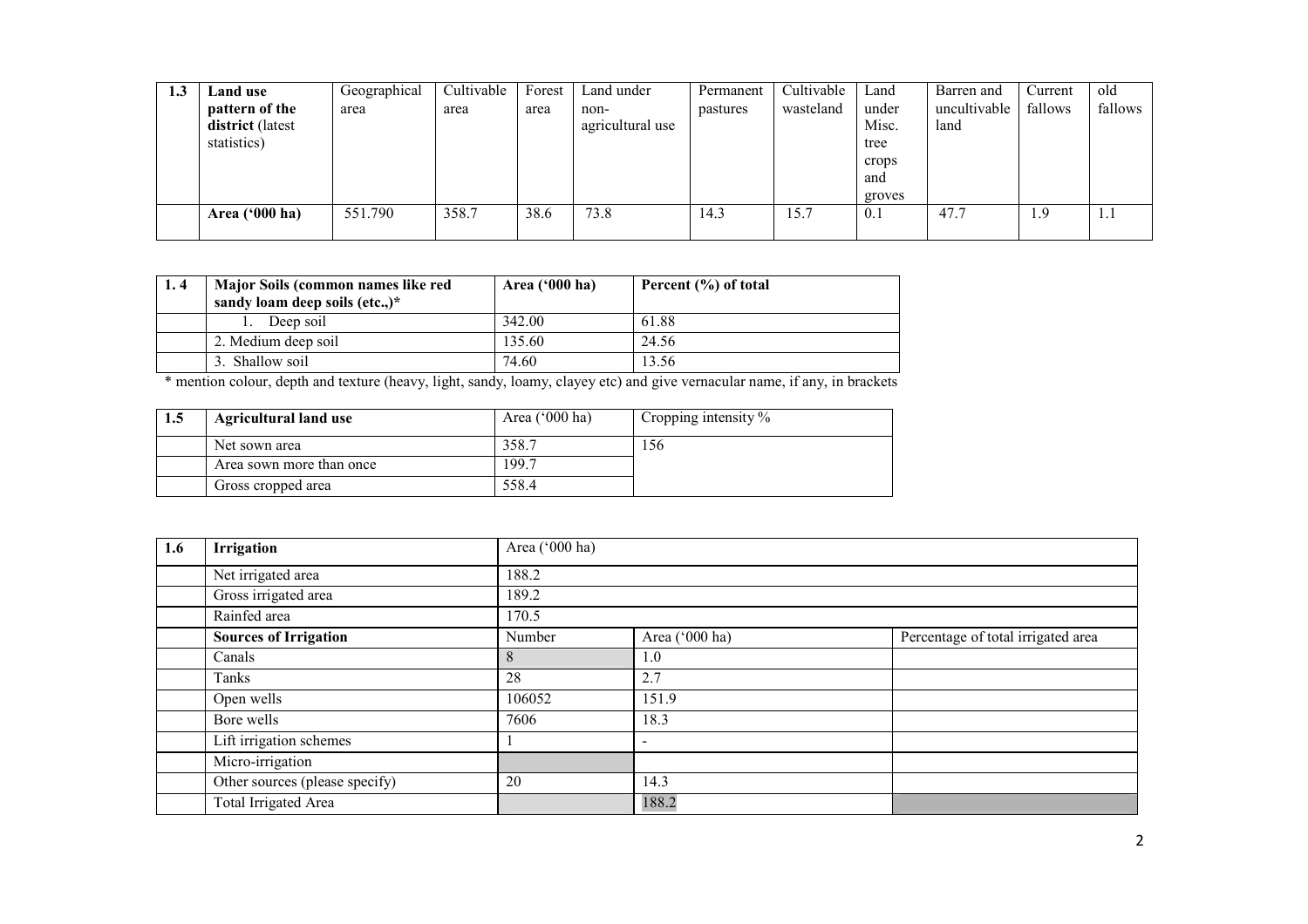| Pump sets                                                                                                  |                           |             |                                                                                                   |  |  |  |  |  |
|------------------------------------------------------------------------------------------------------------|---------------------------|-------------|---------------------------------------------------------------------------------------------------|--|--|--|--|--|
| No. of Tractors                                                                                            |                           |             |                                                                                                   |  |  |  |  |  |
| Groundwater availability and use* (Data<br>source: State/Central Ground water<br><b>Department</b> /Board) | No. of blocks/<br>Tehsils | $(\%)$ area | Quality of water (specify the problem<br>such as high levels of arsenic,<br>fluoride, saline etc) |  |  |  |  |  |
| Over exploited                                                                                             |                           | 109%        |                                                                                                   |  |  |  |  |  |
| Critical                                                                                                   |                           |             |                                                                                                   |  |  |  |  |  |
| Semi-critical                                                                                              |                           |             |                                                                                                   |  |  |  |  |  |
| Safe                                                                                                       |                           |             |                                                                                                   |  |  |  |  |  |
| Wastewater availability and use                                                                            |                           |             |                                                                                                   |  |  |  |  |  |
| Ground water quality                                                                                       | Good                      |             |                                                                                                   |  |  |  |  |  |
| *over-exploited: groundwater utilization $> 100\%$ ; critical: 90-100%; semi-critical: 70-90%; safe: <70%  |                           |             |                                                                                                   |  |  |  |  |  |

### 1.7 Area under major field crops & horticulture etc.

| 1.7 |                | <b>Major Field Crops cultivated</b> | Area $(^{o}000$ ha)*  |               |                  |         |               |              |
|-----|----------------|-------------------------------------|-----------------------|---------------|------------------|---------|---------------|--------------|
|     |                |                                     |                       | <b>Kharif</b> | Rabi             |         | <b>Summer</b> | <b>Total</b> |
|     |                |                                     | <b>Irrigated</b>      | Rainfed       | <b>Irrigated</b> | Rainfed |               |              |
|     |                | Soybean                             |                       | 262.0         |                  |         | 262.0         | 262.0        |
|     | $\overline{2}$ | Maize                               |                       | 35.0          |                  |         | 35.0          | 35.0         |
|     | $\mathfrak{Z}$ | Wheat                               |                       |               | 45               |         | 45            | 45           |
|     | $\overline{4}$ | Mustard                             |                       |               | 31               |         | 31            | 31           |
|     | 5              | Gram                                |                       |               | 53               |         | 53            | 53           |
|     |                | <b>Horticulture crops - Fruits</b>  | Total Area ('000 ha)* |               | <b>Irrigated</b> |         | Rainfed       |              |
|     |                | Mango                               |                       | 0.115         |                  |         |               |              |
|     |                | Guava                               |                       | 0.357         |                  |         |               |              |
|     |                | orange                              |                       | 6.615         |                  |         |               |              |
|     |                | Sweet Lime                          |                       | 0.05          |                  |         |               |              |
|     |                | Lemon                               |                       | 0.48          |                  |         |               |              |
|     |                | Pomegranate                         |                       | 0.137         |                  |         |               |              |
|     |                | <b>Custard Aple</b>                 |                       | 0.018         |                  |         |               |              |
|     |                | Papaya                              | 0.814                 |               |                  |         |               |              |
|     |                | Water Melon                         | 0.25                  |               |                  |         |               |              |
|     |                | Musk Melon                          | 0.97                  |               |                  |         |               |              |
|     |                | Others                              |                       | 0.329         |                  |         |               |              |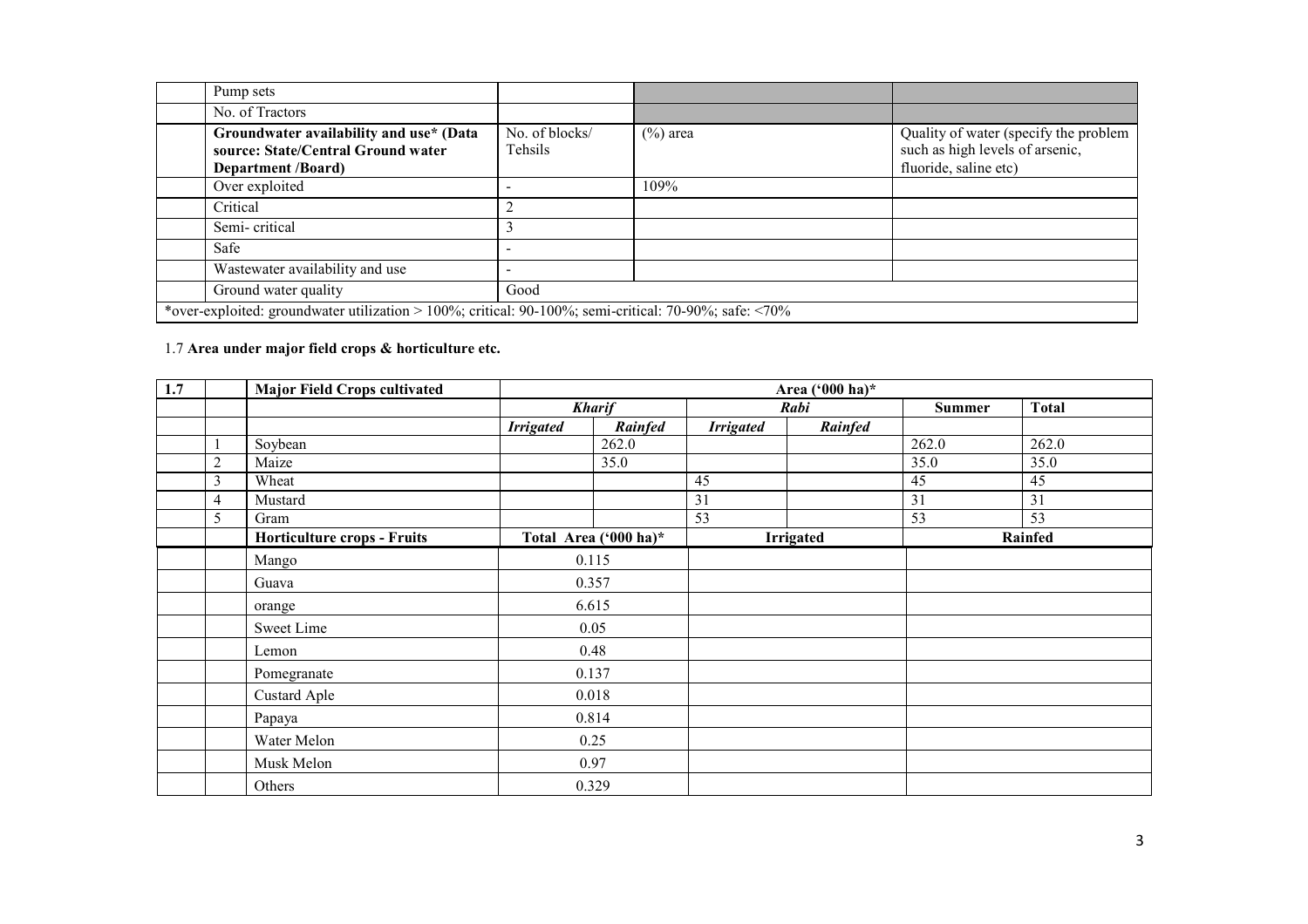| Horticulture crops - Vegetables    |        |  |
|------------------------------------|--------|--|
| Tomato                             | 0.354  |  |
| Potato                             | 0.132  |  |
| Ladys Finger                       | 0.252  |  |
| <b>Brinjal</b>                     | 0.17   |  |
| Arwi                               | 0.02   |  |
| Green Peas                         | 0.51   |  |
| Sakar Kund                         | 0.125  |  |
| Cauliflower                        | 0.141  |  |
| Cabbage                            | 0.215  |  |
| Kaddu Vargoya                      | 0.319  |  |
| Leafy vegetables                   | 0.317  |  |
| Bitter guard                       | 0.078  |  |
| Radish                             | 0.075  |  |
| Shalgam                            | 0.008  |  |
| Carrot                             | 0.179  |  |
| Cucumber                           | 0.101  |  |
| French Beans                       | 0.064  |  |
| Barbati                            | 0.039  |  |
| Others                             | 0.062  |  |
| <b>Horticulture crops - Spices</b> |        |  |
| Coriander                          | 14.742 |  |
| Chilly                             | 0.888  |  |
| Garlic                             | 8.904  |  |
| Turmeric                           | 0.005  |  |
| Ginger                             | 0.007  |  |
| Sauf                               | 0.005  |  |
| Fenugreek seed                     | 4.973  |  |
| Cumin seeds                        | 0.195  |  |
| Kaloji                             | 0.219  |  |
| Suwa                               | 0.022  |  |
| Others                             | 3.35   |  |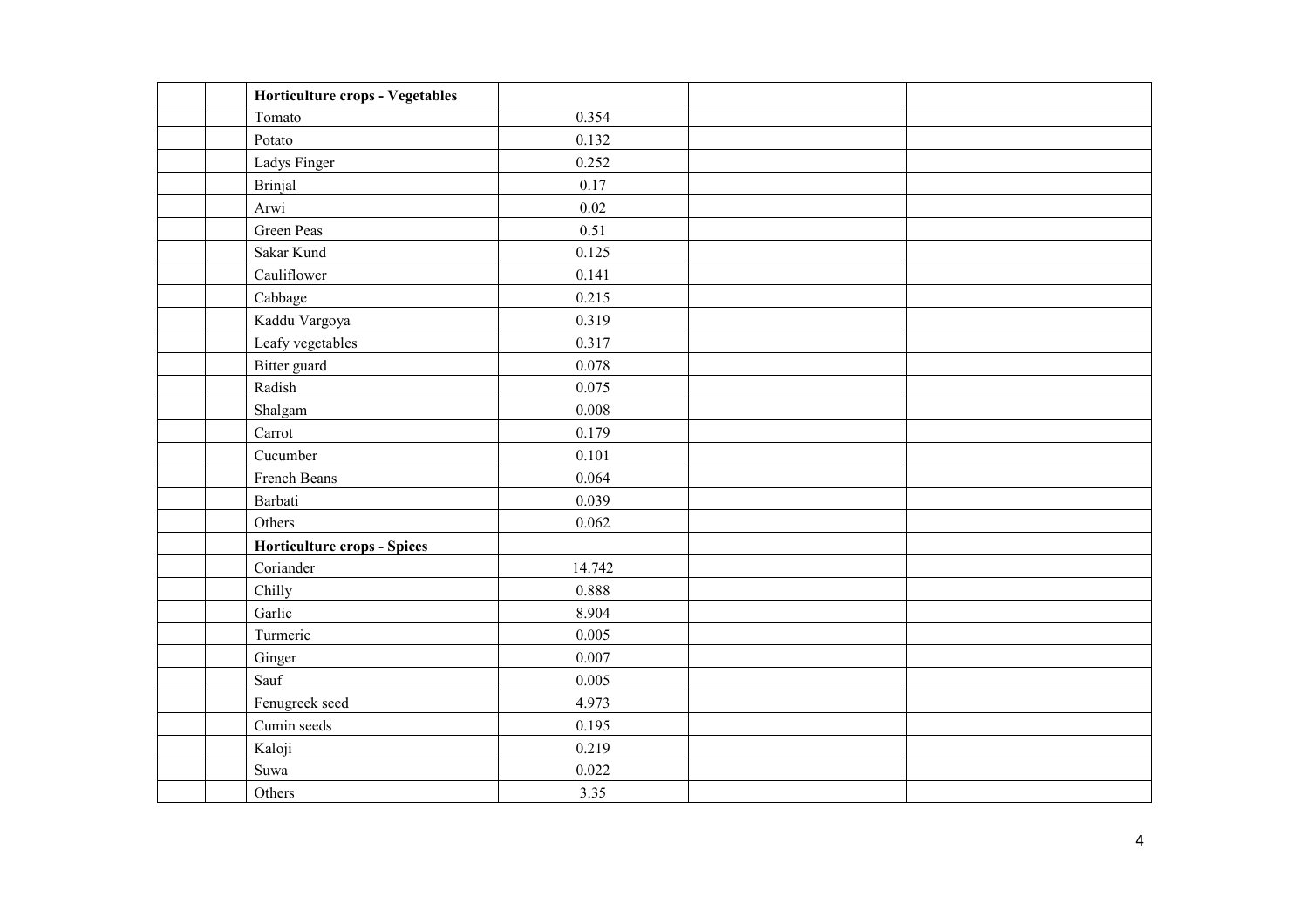|                                           | Horticulture crops - Medicinal and Aromatic |                   |                  |                |
|-------------------------------------------|---------------------------------------------|-------------------|------------------|----------------|
|                                           | Ashwa Gandha                                | 1.08              |                  |                |
|                                           | Chandra Sur                                 | 2.007             |                  |                |
|                                           | Isabgol                                     | 6.845             |                  |                |
|                                           | Lkalmegh                                    | 0.963             |                  |                |
|                                           | Sarp Gandha                                 | 0.27              |                  |                |
|                                           | Shatawari                                   | 1.361             |                  |                |
|                                           | Gudmar                                      | 0.03              |                  |                |
|                                           | Others                                      | 2.812             |                  |                |
|                                           | Horticulture crops - Flowers                |                   |                  |                |
|                                           | Rose                                        | 0.014             |                  |                |
|                                           | Mari Gold                                   | 0.065             |                  |                |
|                                           | Morga                                       | 0.014             |                  |                |
|                                           | Tube rose                                   | 0.002             |                  |                |
|                                           | Gyadilous                                   | 0.002             |                  |                |
|                                           | Glardiya                                    | 0.002             |                  |                |
|                                           | Bijli                                       | 0.008             |                  |                |
|                                           | Guldawadi                                   | 0.003             |                  |                |
|                                           | <b>Fodder crops</b>                         | <b>Total area</b> | <b>Irrigated</b> | Rainfed        |
| $\mathbf{1}$                              |                                             |                   |                  |                |
| $\overline{2}$<br>$\overline{\mathbf{3}}$ |                                             |                   |                  |                |
| $\overline{4}$                            |                                             |                   |                  |                |
| 5                                         |                                             |                   |                  |                |
|                                           | Total fodder crop area                      |                   |                  |                |
|                                           | <b>Grazing land</b>                         | 13.981            |                  |                |
|                                           | Sericulture etc                             | $\blacksquare$    | $\blacksquare$   | $\blacksquare$ |
|                                           | <b>Others (Specify)</b>                     | $\blacksquare$    | $\blacksquare$   | $\blacksquare$ |

Source - Department of Horticulture, Ujjain Division, Ujjain (M.P.)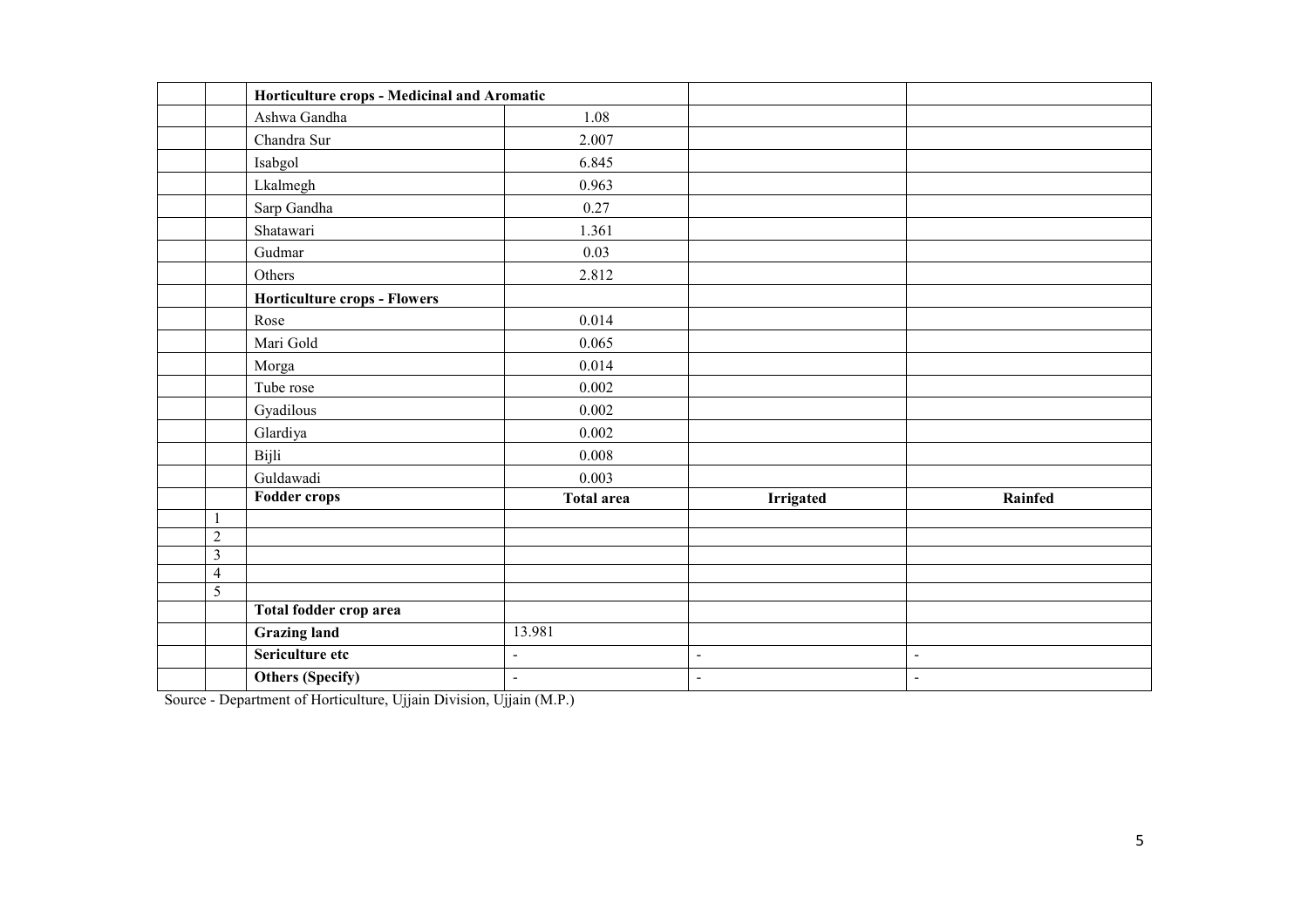| 1.8  | Livestock                                                      |                                                 |              | <b>Male ('000)</b>     |        |                          | Female ('000)                | Young stock               |                           | <b>Total ('000)</b>    |  |
|------|----------------------------------------------------------------|-------------------------------------------------|--------------|------------------------|--------|--------------------------|------------------------------|---------------------------|---------------------------|------------------------|--|
|      | Non descriptive Cattle (local low yielding)                    |                                                 |              | 56.7                   |        | 77.6                     |                              | 77.3                      |                           | 211.6                  |  |
|      | Crossbred cattle                                               |                                                 |              |                        |        |                          |                              |                           |                           |                        |  |
|      | Non descriptive Buffaloes (local low yielding)                 |                                                 |              | 1.7                    |        | 68.2                     |                              | 126.9                     |                           | 196.8                  |  |
|      | <b>Graded Buffaloes</b>                                        |                                                 |              |                        |        |                          |                              |                           |                           |                        |  |
|      | Goat                                                           |                                                 |              |                        |        |                          |                              |                           |                           | 155.5                  |  |
|      | Sheep                                                          |                                                 |              |                        |        |                          |                              |                           |                           | 24.6                   |  |
|      | Others (Camel, Pig, Yak etc.)                                  |                                                 |              |                        |        |                          |                              |                           |                           | 9.8                    |  |
|      | Commercial dairy farms (Number)                                |                                                 |              |                        |        |                          |                              |                           |                           |                        |  |
| 1.9  | <b>Poultry</b><br>Commercial                                   |                                                 | No. of farms |                        |        |                          |                              | Total No. of birds ('000) |                           |                        |  |
|      |                                                                |                                                 | 12           |                        | 44.812 |                          |                              |                           |                           |                        |  |
|      | Backyard                                                       |                                                 |              |                        |        | 5.309                    |                              |                           |                           |                        |  |
| 1.10 |                                                                | Fisheries (Data source: Chief Planning Officer) |              |                        |        |                          |                              |                           |                           |                        |  |
|      | A. Capture                                                     |                                                 |              |                        |        |                          |                              |                           |                           |                        |  |
|      | i) Marine (Data Source:                                        | No. of                                          |              | <b>Boats</b>           |        |                          | <b>Nets</b>                  |                           | <b>Storage facilities</b> |                        |  |
|      | <b>Fisheries Department)</b>                                   |                                                 | fishermen    | Mechanized             |        | Non-                     | Mechanized<br>Non-mechanized |                           | (Ice plants etc.)         |                        |  |
|      |                                                                |                                                 |              |                        |        | mechanized               | (Trawl nets,                 |                           | (Shore Seines,            |                        |  |
|      |                                                                |                                                 |              |                        |        |                          | Gill nets)                   |                           | Stake & trap nets)        |                        |  |
|      |                                                                |                                                 |              |                        |        |                          |                              |                           |                           |                        |  |
|      | ii) Inland (Data Source:                                       |                                                 |              |                        |        | <b>No. of Reservoirs</b> |                              |                           |                           |                        |  |
|      | Fisheries Department)                                          |                                                 |              | No. Farmer owned ponds |        |                          |                              |                           |                           | No. of village tanks   |  |
|      | <b>B.</b> Culture                                              |                                                 |              |                        |        |                          |                              |                           |                           |                        |  |
|      |                                                                |                                                 |              | Water Spread Area (ha) |        |                          | Yield (t/ha)                 |                           |                           | Production ('000 tons) |  |
|      | i) Brackish water (Data Source:<br>MPEDA/Fisheries Department) |                                                 |              |                        |        |                          |                              |                           |                           |                        |  |
|      | ii) Fresh water (Data Source: Fisheries<br>Department)         |                                                 |              |                        |        |                          |                              |                           |                           |                        |  |
|      | <b>Others</b>                                                  |                                                 |              |                        |        |                          |                              |                           |                           |                        |  |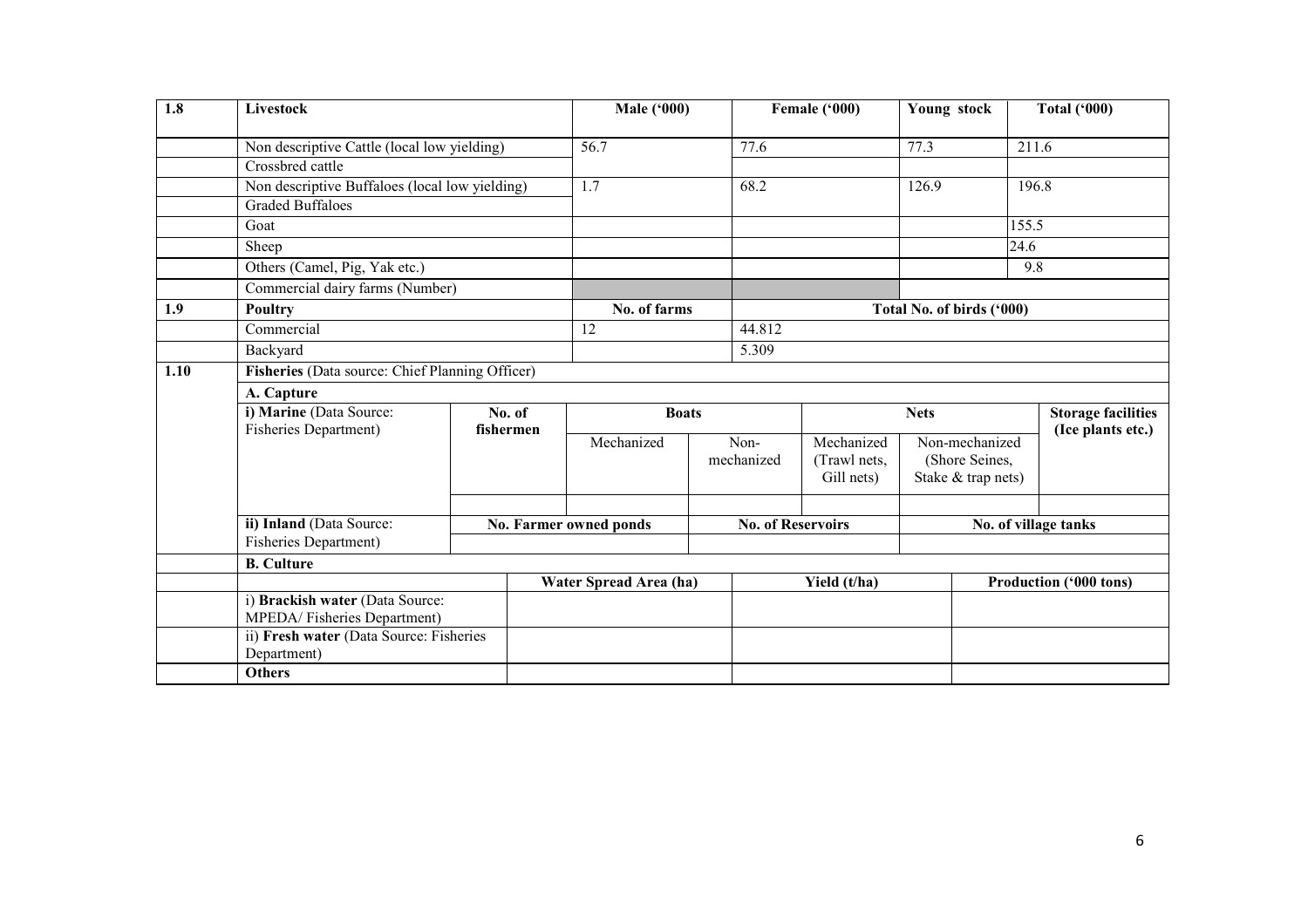#### 1.11 Production and Productivity of major crops (Average of last 5 years: 2004, 05, 06, 07, 08; specify years)

| 1.11 | Name of crop                                                              |                       | Kharif                  | Rabi                  |                         | <b>Summer</b>         |                         | <b>Total</b>          | Crop                    |                                           |
|------|---------------------------------------------------------------------------|-----------------------|-------------------------|-----------------------|-------------------------|-----------------------|-------------------------|-----------------------|-------------------------|-------------------------------------------|
|      |                                                                           | Production<br>(000 t) | Productivity<br>(kg/ha) | Production<br>(000 t) | Productivity<br>(kg/ha) | Production<br>(000 t) | Productivity<br>(kg/ha) | Production<br>(000 t) | Productivity<br>(kg/ha) | residue<br>as<br>fodder<br>(000)<br>tons) |
|      | Major Field crops (Crops to be identified based on total acreage)         |                       |                         |                       |                         |                       |                         |                       |                         |                                           |
|      | Soybean                                                                   | 189.0                 | 722                     | $\blacksquare$        | $\blacksquare$          | $\blacksquare$        | $\blacksquare$          | 189.0                 | 722                     |                                           |
|      | Maize                                                                     | 48.0                  | 1374                    | $\Delta$              | $\Box$                  | $\omega$              | $\blacksquare$          | 48.0                  | 1374                    |                                           |
|      | Wheat                                                                     | L.                    | $\blacksquare$          | 135.0                 | 2970                    |                       |                         | 135.0                 | 2970                    |                                           |
|      | Mustard                                                                   | $\blacksquare$        | $\overline{a}$          | 34.0                  | 1000                    |                       |                         | 34.0                  | 1000                    |                                           |
|      | Gram                                                                      | $\blacksquare$        | $\blacksquare$          | 32.0                  | 800                     |                       |                         | 32.0                  | 800                     |                                           |
|      | Others                                                                    |                       |                         |                       |                         |                       |                         |                       |                         |                                           |
|      | Major Horticultural crops (Crops to be identified based on total acreage) |                       |                         |                       |                         |                       |                         |                       |                         |                                           |
|      | <b>Horticultural crops - Fruits</b>                                       |                       |                         |                       |                         |                       |                         |                       |                         |                                           |
|      | Mango                                                                     |                       |                         |                       |                         |                       |                         | 11.5                  | 10000                   |                                           |
|      | Guava                                                                     |                       |                         |                       |                         |                       |                         | 53.55                 | 15000                   |                                           |
|      | orange                                                                    |                       |                         |                       |                         |                       |                         | 992.25                | 15000                   |                                           |
|      | <b>Sweet Lime</b>                                                         |                       |                         |                       |                         |                       |                         | $7.5$                 | 15000                   |                                           |
|      | Lemon                                                                     |                       |                         |                       |                         |                       |                         | 57.6                  | 12000                   |                                           |
|      | Pomegranate                                                               |                       |                         |                       |                         |                       |                         | 21.92                 | 16000                   |                                           |
|      | <b>Custard Apple</b>                                                      |                       |                         |                       |                         |                       |                         | 2.16                  | 12000                   |                                           |
|      | Papaya                                                                    |                       |                         |                       |                         |                       |                         | 122.1                 | 15000                   |                                           |
|      | Water Melon                                                               |                       |                         |                       |                         |                       |                         | 50                    | 20000                   |                                           |
|      | Musk Melon                                                                |                       |                         |                       |                         |                       |                         | 194                   | 20000                   |                                           |
|      | Others                                                                    |                       |                         |                       |                         |                       |                         | 32.82                 | 9975                    |                                           |
|      | <b>Horticultural crops - Vegetables</b>                                   |                       |                         |                       |                         |                       |                         |                       |                         |                                           |
|      | Tomato                                                                    |                       |                         |                       |                         |                       |                         | 88.5                  | 25000                   |                                           |
|      | Potato                                                                    |                       |                         |                       |                         |                       |                         | 26.4                  | 20000                   |                                           |
|      | Ladys Finger                                                              |                       |                         |                       |                         |                       |                         | 27.72                 | 11000                   |                                           |
|      | Brinjal                                                                   |                       |                         |                       |                         |                       |                         | 28.9                  | 17000                   |                                           |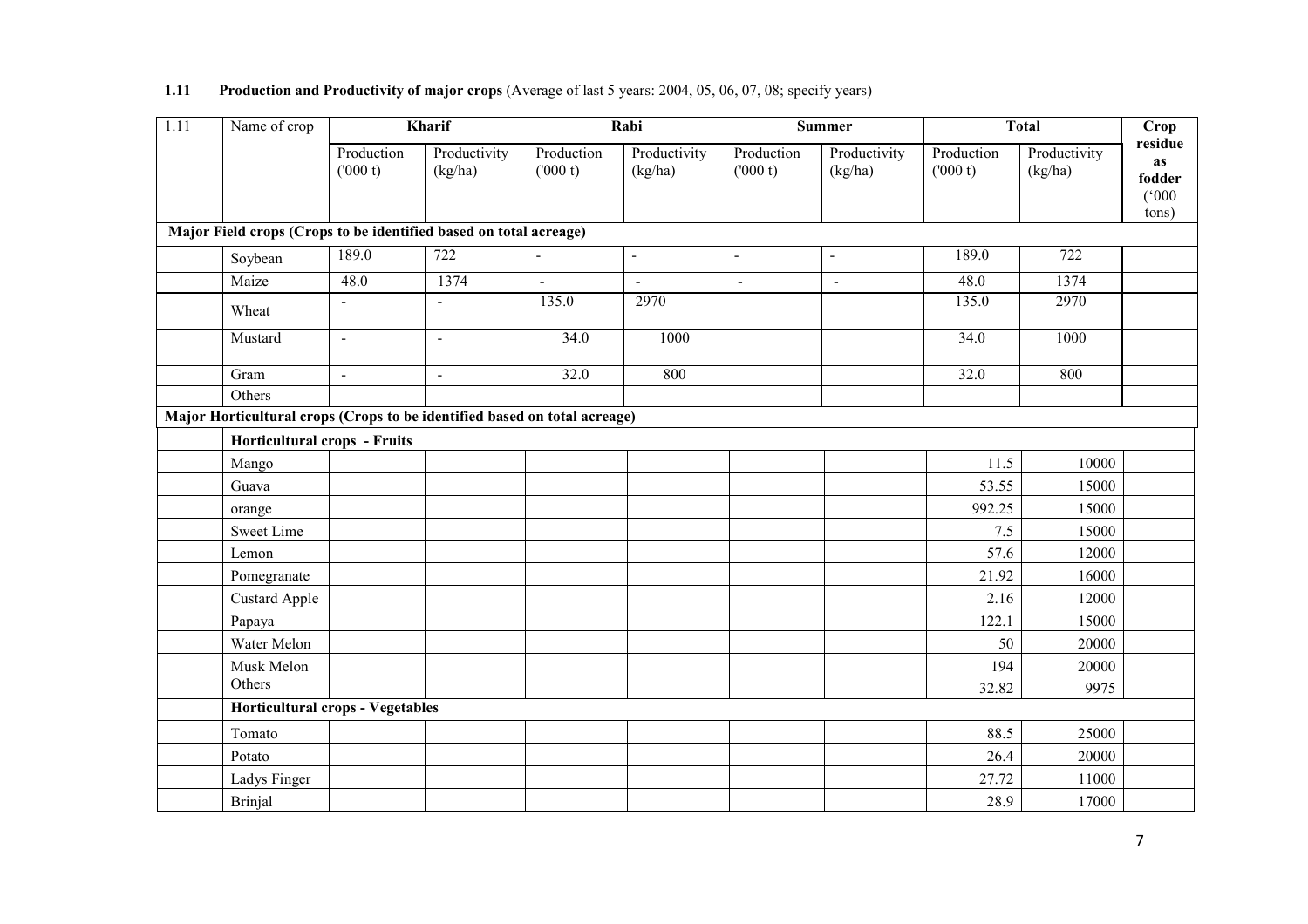| Arwi                               |  |  |  | $\overline{4}$ | 20000 |  |
|------------------------------------|--|--|--|----------------|-------|--|
| Green Peas                         |  |  |  | 76.5           | 15000 |  |
| Sakar Kund                         |  |  |  | 25             | 20000 |  |
| Cauliflower                        |  |  |  | 28.2           | 20000 |  |
| Cabbage                            |  |  |  | 43             | 20000 |  |
| Kaddu                              |  |  |  |                |       |  |
| Vargoya<br>Leafy                   |  |  |  | 75.8           | 23761 |  |
| vegetables                         |  |  |  | 47.55          | 15000 |  |
| Bitter guard                       |  |  |  | 15.6           | 20000 |  |
| Radish                             |  |  |  | 12.75          | 17000 |  |
| Shalgam                            |  |  |  | 1.36           | 17000 |  |
| Carrot                             |  |  |  | 21.42          | 11966 |  |
| Cucumber                           |  |  |  | 20.2           | 20000 |  |
| French Beans                       |  |  |  | 9.6            | 15000 |  |
| Barbati                            |  |  |  | 6.6            | 16923 |  |
| Others                             |  |  |  | 9.3            | 15000 |  |
| <b>Horticultural crops- Spices</b> |  |  |  |                |       |  |
| Coriander                          |  |  |  | 176.904        | 1200  |  |
| Chilly                             |  |  |  | 10.656         | 1200  |  |
| Garlic                             |  |  |  | 62.328         | 700   |  |
| Turmeric                           |  |  |  | $\mathbf{1}$   | 20000 |  |
| Ginger                             |  |  |  | 1.4            | 20000 |  |
| Sauf                               |  |  |  | 0.05           | 1000  |  |
| Fenugreek<br>seed                  |  |  |  | 74.595         | 1500  |  |
| Cumin seeds                        |  |  |  | 1.95           | 1000  |  |
| Kaloji                             |  |  |  | 3.942          | 1800  |  |
| Suwa                               |  |  |  | 0.22           | 1000  |  |
| Others                             |  |  |  | 670            | 20000 |  |
| <b>Medicinal and Aromatic</b>      |  |  |  |                |       |  |
| Ashwa                              |  |  |  |                |       |  |
| Gandha                             |  |  |  | 7.56           | 700   |  |
| Chandra Sur                        |  |  |  | 30.105         | 1500  |  |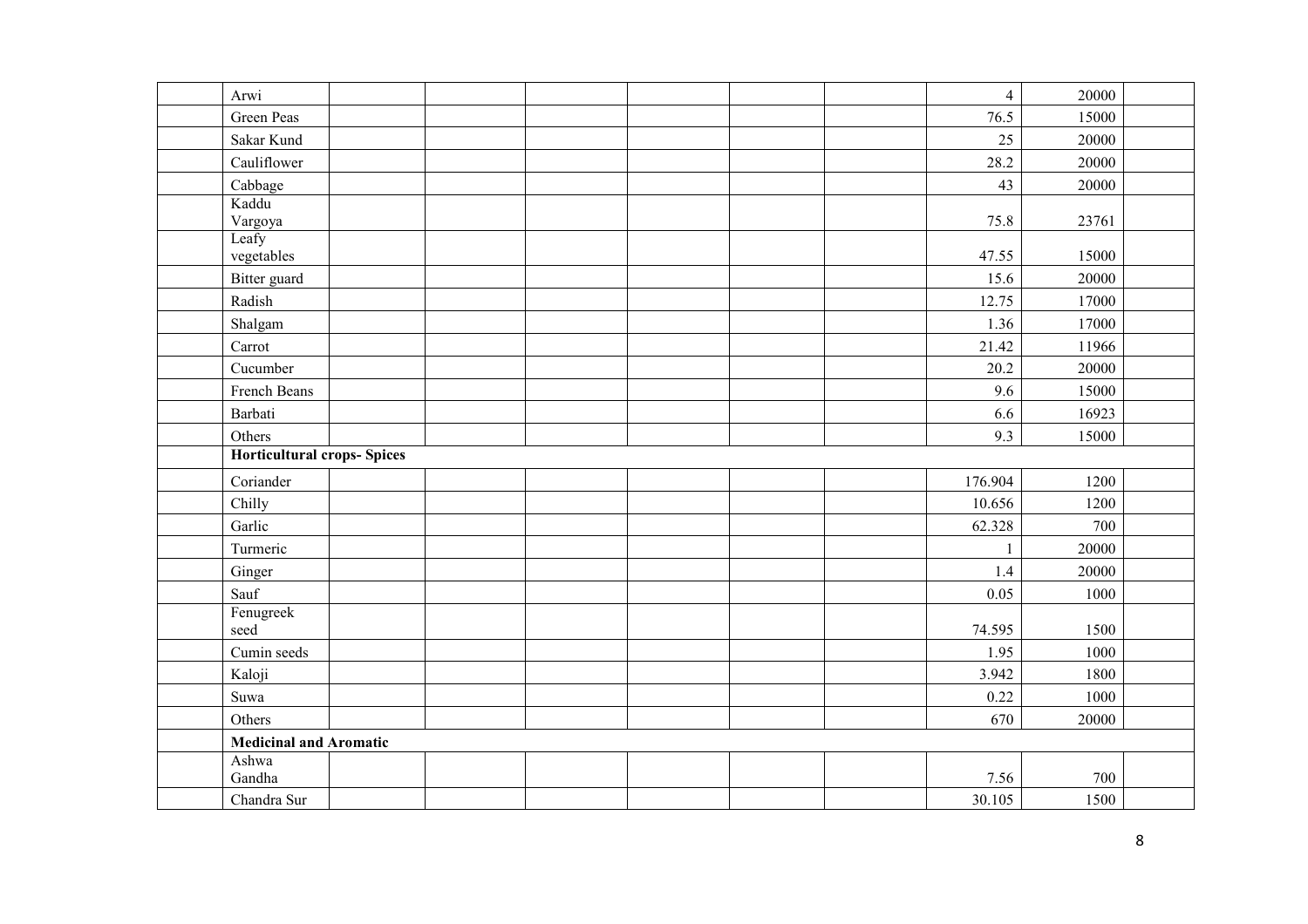| Isabgol                       | 95.83  | 1400  |  |  |  |  |
|-------------------------------|--------|-------|--|--|--|--|
| Lkalmegh                      | 11.556 | 1200  |  |  |  |  |
| Sarp Gandha                   | 27     | 10000 |  |  |  |  |
| Shatawari                     | 13.61  | 1000  |  |  |  |  |
| Gudmar                        | 0.51   | 1700  |  |  |  |  |
| Others                        | 42.18  | 1500  |  |  |  |  |
| Horticultural crops - Flowers |        |       |  |  |  |  |
| Rose                          | 0.21   | 1500  |  |  |  |  |
| Mari Gold                     | 1.17   | 1800  |  |  |  |  |
| Morga                         | 0.112  | 800   |  |  |  |  |
| Tube rose                     | 0.016  | 800   |  |  |  |  |
| Gyadilous                     | 0.01   | 500   |  |  |  |  |
| Glardiya                      | 0.02   | 1000  |  |  |  |  |
| Bijli                         | 0.096  | 1200  |  |  |  |  |
| Guldawadi                     | 0.036  | 1200  |  |  |  |  |

Source - Department of Horticulture, Ujjain Division, Ujjain (M.P.)

| 1.12 | Sowing window for 5 major field<br>crops<br>(start and end of normal sowing<br>period) | Crop 1: Soybean | 2: Maize   | 3: Mustard        | 4: Gram            | 5: Wheat          |
|------|----------------------------------------------------------------------------------------|-----------------|------------|-------------------|--------------------|-------------------|
|      | Kharif-Rainfed                                                                         | 25 June- 7 July | 25-30 June |                   |                    |                   |
|      | Kharif-Irrigated                                                                       |                 | 25 June    |                   |                    |                   |
|      | Rabi-Rainfed                                                                           |                 |            |                   | 15 Oct. to 30 Oct. |                   |
|      | Rabi-Irrigated                                                                         |                 |            | 30 Sep. to 30 Oct |                    | Nov. to $30$ Nov. |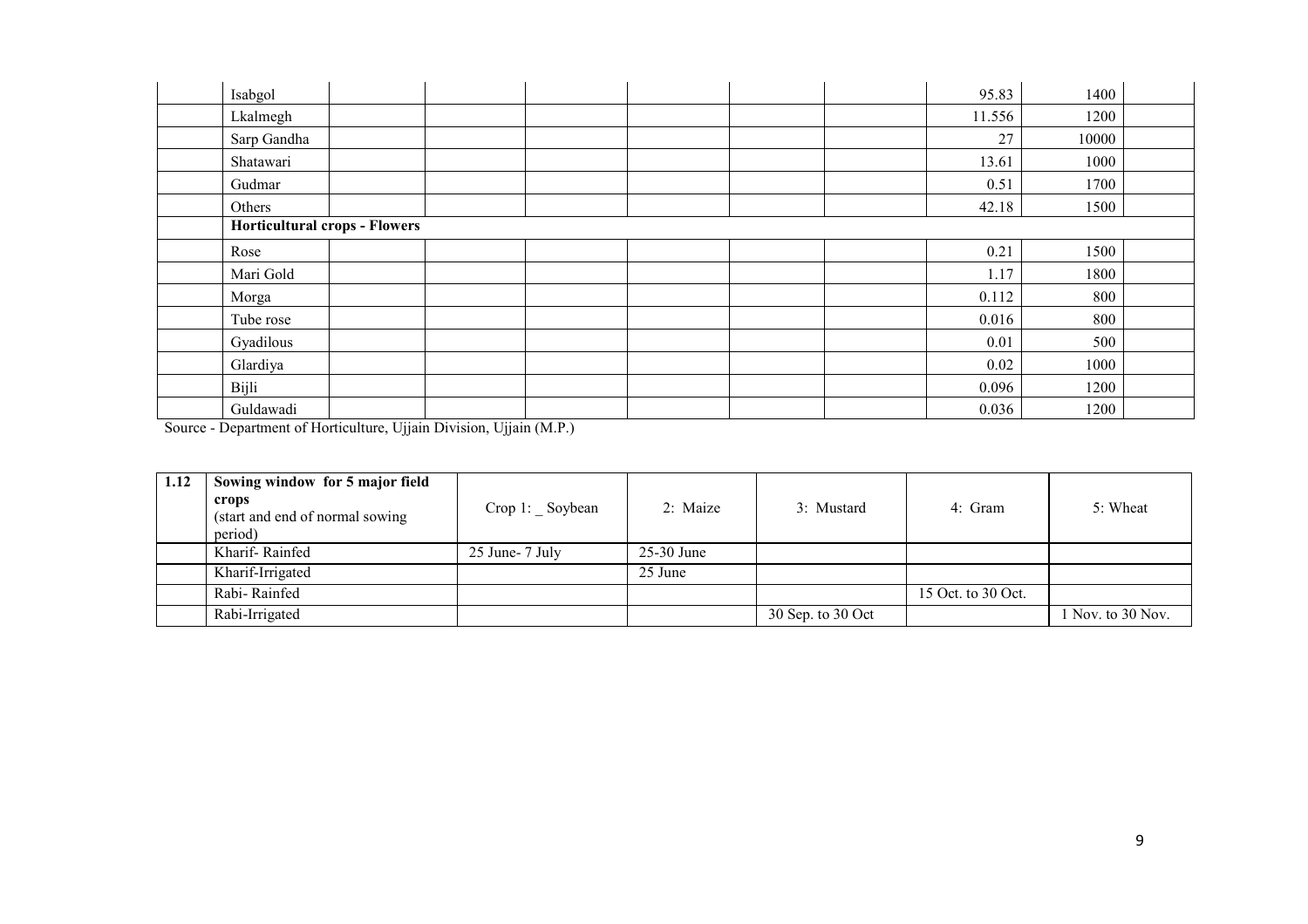| 1.13 | What is the major contingency the district is prone to (Tick                  | Regular | Occasional | <b>None</b> |
|------|-------------------------------------------------------------------------------|---------|------------|-------------|
|      | mark)                                                                         |         |            |             |
|      | Drought                                                                       |         | $\ast$     |             |
|      | Flood                                                                         |         |            | $\ast$      |
|      | Cyclone                                                                       |         |            | $\ast$      |
|      | Hail storm                                                                    |         |            | $\ast$      |
|      | Heat wave                                                                     |         | $\ast$     |             |
|      | Cold wave                                                                     |         | *          |             |
|      | Frost                                                                         |         |            | $\ast$      |
|      | Sea water intrusion                                                           |         |            | $\ast$      |
|      | Pests and disease outbreak (specify) Girdle beetle semi loopier in<br>soybean |         | $\ast$     |             |
|      | Others (specify)                                                              |         |            |             |

| 1.14 | <b>Include Digital maps of</b><br>the district for | Location map of district within State as Annexure I | Enclosed: Yes |
|------|----------------------------------------------------|-----------------------------------------------------|---------------|
|      |                                                    | Mean annual rainfall as Annexure 2                  | Enclosed: Yes |
|      |                                                    | Soil map as Annexure 3                              | Enclosed: Yes |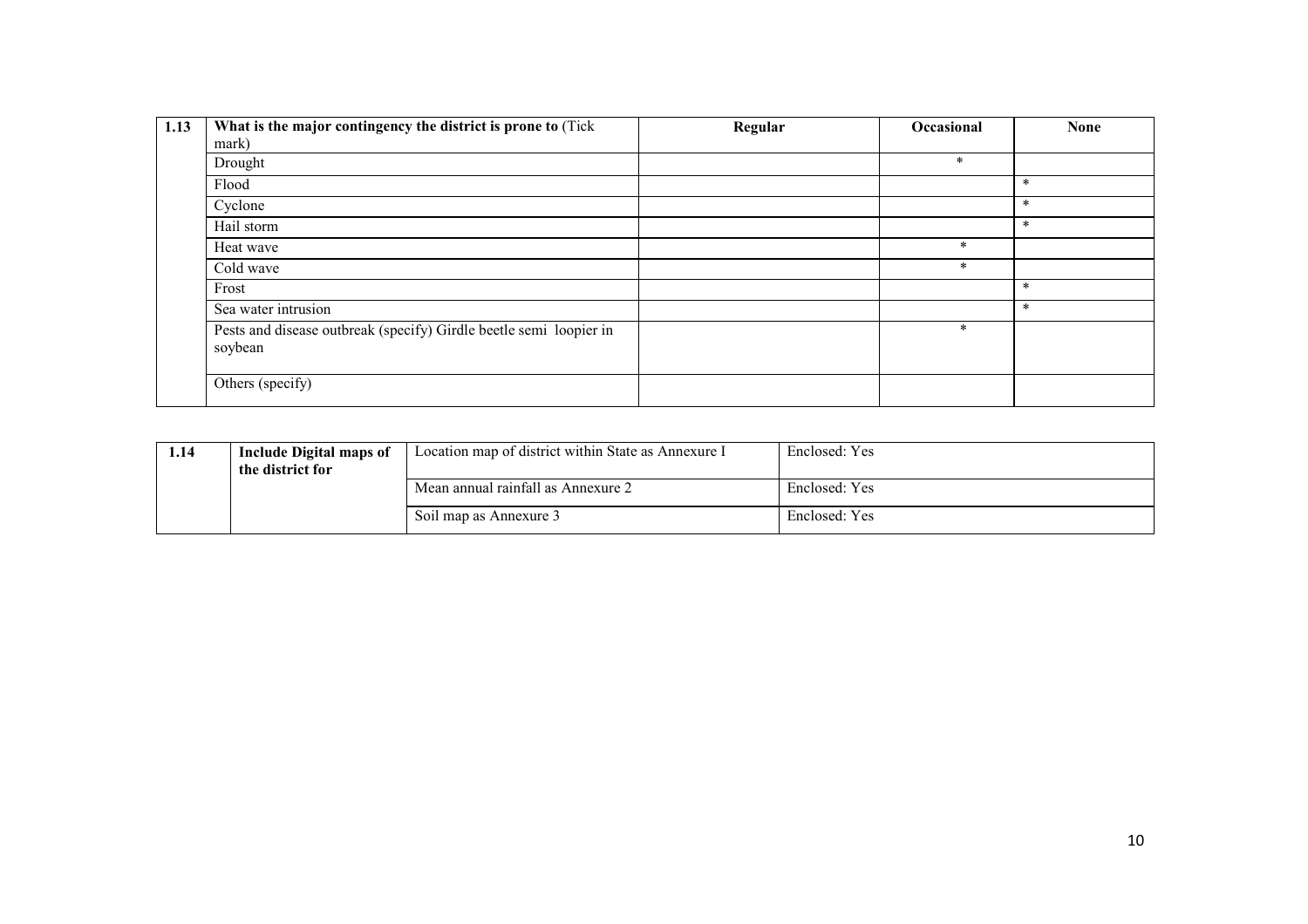Annexure I Location map

Annexure II Mean annual rainfall

Annexure III Soil map

(Source: NBSS&LUP, Amravati Road, Nagpur)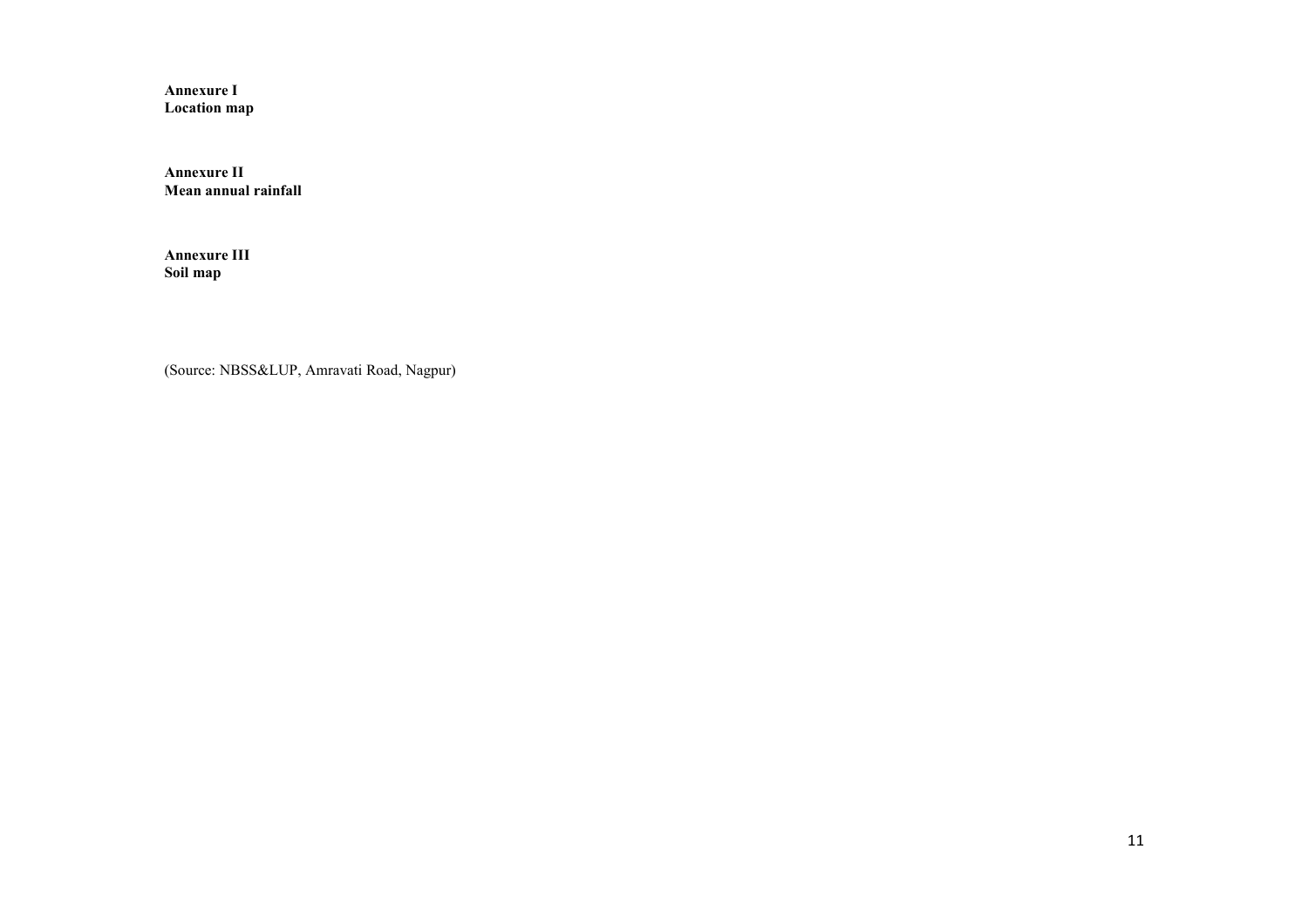#### 2.0 Strategies for weather related contingencies

2.1 Drought

#### 2.1.1 Rainfed situation

| <b>Condition</b>                                  |                                            |                          |                                             | <b>Suggested Contingency measures</b> |                                                  |
|---------------------------------------------------|--------------------------------------------|--------------------------|---------------------------------------------|---------------------------------------|--------------------------------------------------|
| <b>Early season</b><br>drought (delayed<br>onset) | Major<br>Farming<br>situation <sup>a</sup> | Crop/cropping<br>systemb | Change in crop/cropping system <sup>c</sup> | Agronomic measures <sup>d</sup>       | <b>Remarks</b> on<br>Implementation <sup>e</sup> |
|                                                   |                                            |                          |                                             |                                       | 6                                                |
|                                                   | Moderate                                   | Local maize              | Early soybean JS93-05, JS95-60              | Increase seed rate by 20%             | Link NSC, SAU                                    |
| Delay by 2 weeks                                  | deep soil                                  | Early soybean            | Black gram JU 2, JU3, JU86                  |                                       | and Farmers                                      |
| (2 <sup>nd</sup> week of july)<br>$month)*$       |                                            | Urd                      | Green gram JM 721, J 45                     |                                       | societies for good<br>quality seed               |
|                                                   |                                            | Medium Maturity<br>maize | Early maize Varieties<br>JM 216             |                                       |                                                  |
|                                                   |                                            | Soybean                  | Early Soybean JS 95-60, JS 93-05            |                                       |                                                  |
|                                                   | Deep soil                                  | Hybrid Maize             | Composite Maize JM12, JM16, NLD             | -Application of well                  |                                                  |
|                                                   |                                            |                          |                                             | decomposed organic manure             |                                                  |
|                                                   |                                            |                          |                                             | @.5-6 t/ha                            |                                                  |
|                                                   |                                            | Soybean                  | Medium maturity JS93-05                     | Increase the seed rate by             |                                                  |
|                                                   |                                            |                          |                                             | 20%<br>Soybean Dibbling in Maize      |                                                  |

| <b>Condition</b>                                           |                                            |                                                                 |                                                                                                                           | <b>Suggested Contingency measures</b>                                    |                                                                 |
|------------------------------------------------------------|--------------------------------------------|-----------------------------------------------------------------|---------------------------------------------------------------------------------------------------------------------------|--------------------------------------------------------------------------|-----------------------------------------------------------------|
| <b>Early season</b><br>drought (delayed<br>onset)          | Major<br>Farming<br>situation <sup>a</sup> | Crop/cropping<br>system <sup>b</sup>                            | Change in crop/cropping system <sup>c</sup>                                                                               | Agronomic measures <sup>a</sup>                                          | <b>Remarks</b> on<br>Implementation <sup>e</sup>                |
|                                                            |                                            |                                                                 | 4                                                                                                                         |                                                                          |                                                                 |
| Delay by 4 weeks<br>(Specify month)<br><b>July 4thWeek</b> | Moderate<br>Deep soil                      | Local maize<br>Early Soybean<br>Urd<br>Medium Maturity<br>maize | Early Soybean JS 93-05, JS 95-60<br>Black gram JU 2, JU3, JU86<br>Green gram JM 721, J 45<br>Early maize varieties JM 216 | Increase seed rate by 20%<br>Use Rh & PSB culture for<br>Seed treatments | Link NSC, SAU and<br>farmers societies for<br>good quality seed |
|                                                            | Deep soil                                  | Soybean<br>Hybrid Maize                                         | Early Soybean JS 93-05, JS 95-60<br>Composite Maize JM 12, JM 16, NLD                                                     |                                                                          |                                                                 |
|                                                            |                                            | Soybean                                                         | Medium maturity JS 93-05                                                                                                  |                                                                          |                                                                 |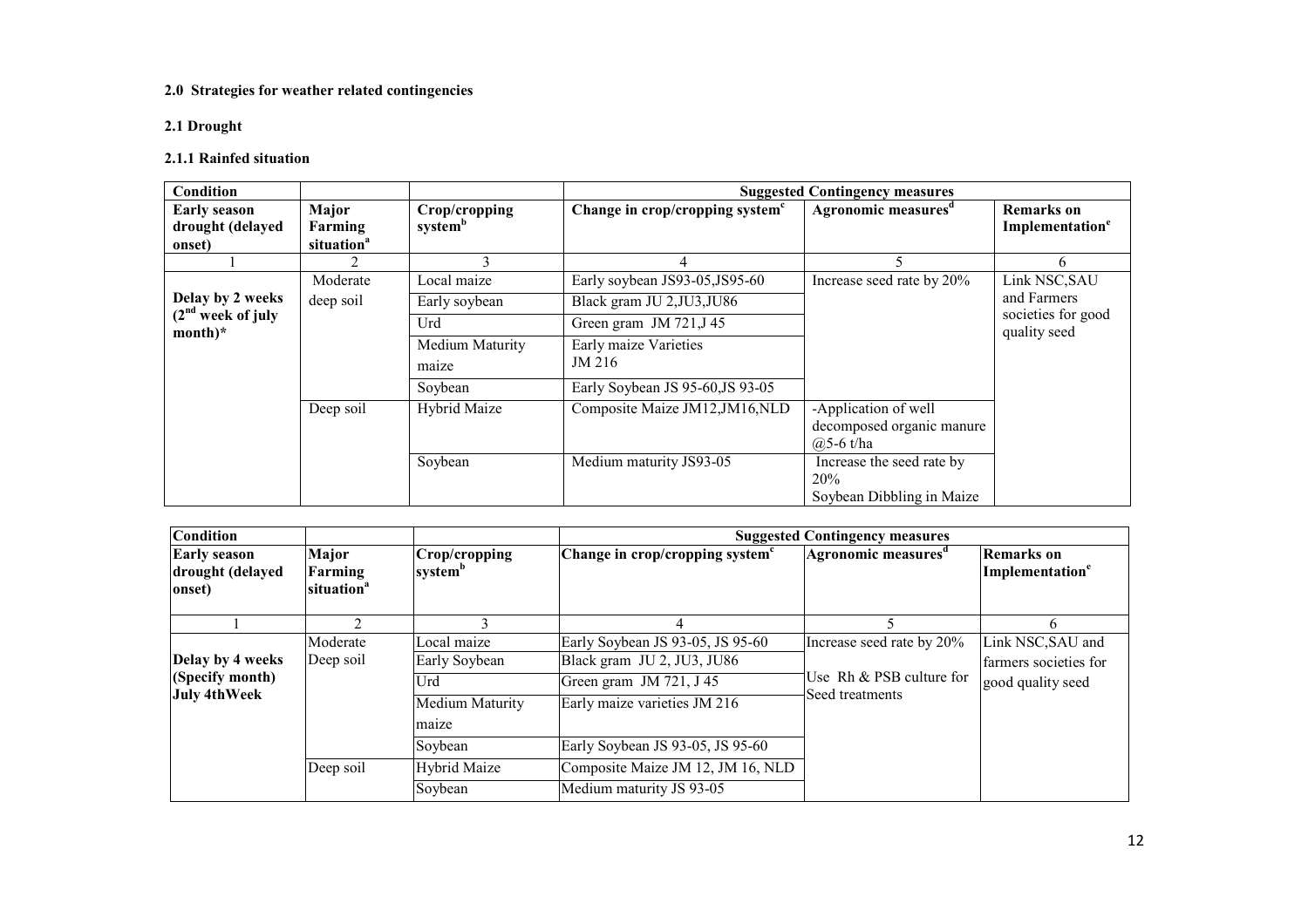| <b>Condition</b>                                              |                                                |                                                                                      |                                                                       | <b>Suggested Contingency measures</b>                     |                                                                 |
|---------------------------------------------------------------|------------------------------------------------|--------------------------------------------------------------------------------------|-----------------------------------------------------------------------|-----------------------------------------------------------|-----------------------------------------------------------------|
| <b>Early season</b><br>drought (delayed<br>onset)             | <b>Major Farming</b><br>situation <sup>a</sup> | Crop/cropping system <sup>b</sup>                                                    | Change in crop/cropping<br>system <sup>c</sup>                        | Agronomic measures <sup>d</sup>                           | <b>Remarks</b> on<br>Implementation <sup>e</sup>                |
|                                                               |                                                |                                                                                      |                                                                       |                                                           |                                                                 |
| Delay by 6 weeks<br>(Specify month)<br><b>August 2nd week</b> | Moderate Deep<br>soil                          | Local maize<br>Early soybean<br>Urd / Black gram<br>Medium Maturity Maize<br>Soybean | Keep fallow<br>-do-<br>$-do-$<br>$-do-$<br>$-do-$                     | Conserve moisture for<br>rabi by frequent<br>interculture | Link NSC, SAU and<br>Farmers societies for<br>good quality seed |
|                                                               | Deep soil                                      | Hybrid Maize<br>Soybean                                                              | Composite Maize JM12,<br><b>JM16, NLD</b><br>Medium maturity JS 93-05 |                                                           |                                                                 |

| Condition                                         |                                                |                                   |                                                | <b>Suggested Contingency measures</b>     |                                                  |
|---------------------------------------------------|------------------------------------------------|-----------------------------------|------------------------------------------------|-------------------------------------------|--------------------------------------------------|
| <b>Early season</b><br>drought (delayed<br>onset) | <b>Major Farming</b><br>situation <sup>a</sup> | Crop/cropping system <sup>b</sup> | Change in crop/cropping<br>system <sup>c</sup> | Agronomic measures <sup>d</sup>           | <b>Remarks</b> on<br>Implementation <sup>e</sup> |
|                                                   |                                                |                                   |                                                |                                           |                                                  |
| Delay by 8 weeks                                  | Moderate Deep                                  | Local maize                       | Keep fallow                                    | Conserve moisture for                     | Link NSC, SAU and                                |
| (Specify month)                                   | soil                                           | Early soybean                     | Keep fallow                                    | rabi crops by frequent                    | Farmers societies for                            |
| Aug. $3^{\text{rd}}$ week                         |                                                | Urd / Black gram                  | Keep fallow                                    | interculture and also to<br>control weeds | good quality seed                                |
|                                                   |                                                | Medium maturity maize             | Chilies                                        |                                           |                                                  |
|                                                   |                                                | Soybean                           | Keep fallow                                    |                                           |                                                  |
|                                                   | Deep soil                                      | Hybrid maize                      | Chilies                                        | -do-                                      |                                                  |
|                                                   |                                                | Soybean                           | Hybrid bajra (pearl millat)                    |                                           |                                                  |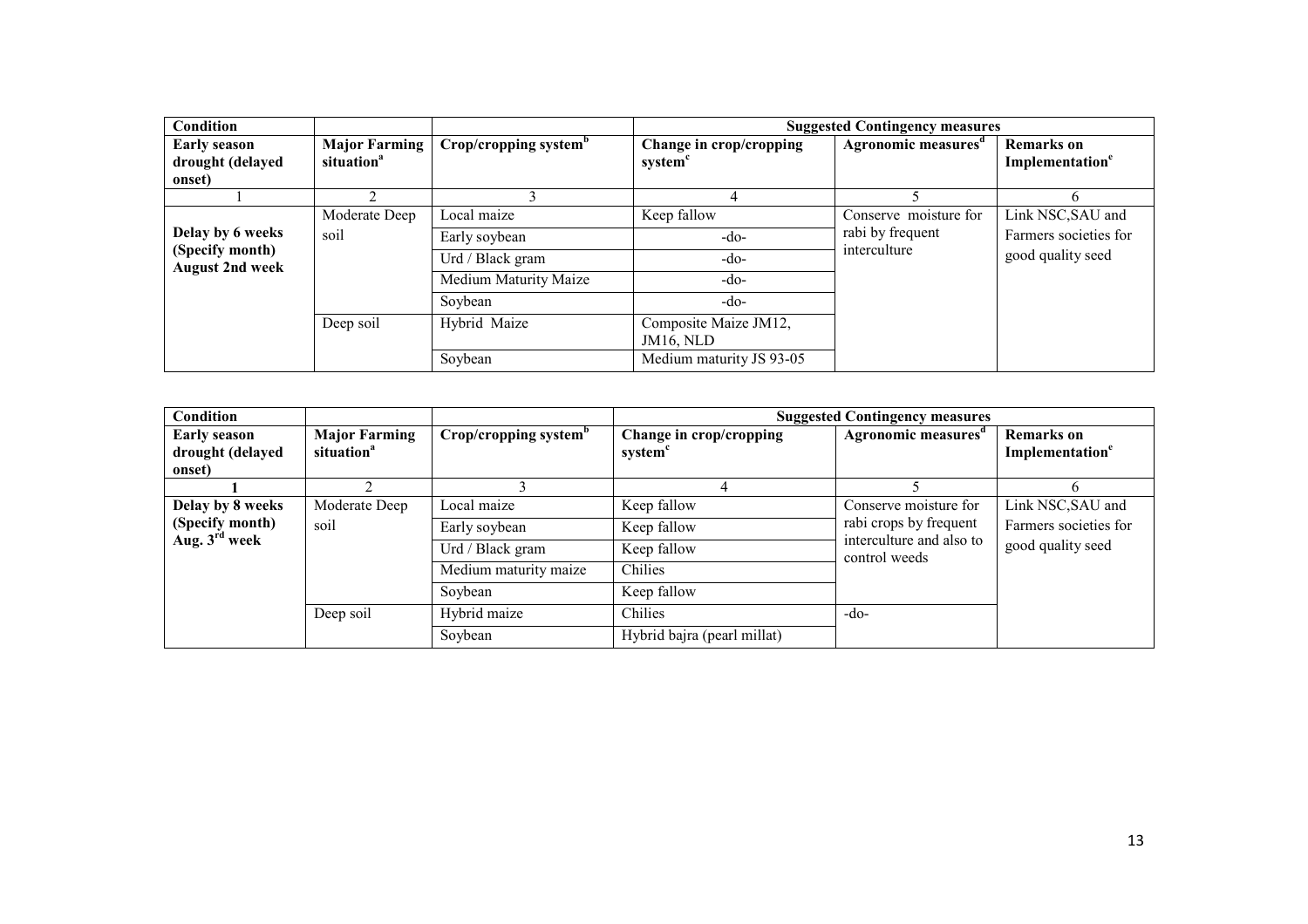|                                              |                         | Month and week for specifying condition of early season drought due to delayed onset of monsoon |                         |                        |  |  |  |  |  |
|----------------------------------------------|-------------------------|-------------------------------------------------------------------------------------------------|-------------------------|------------------------|--|--|--|--|--|
| Delay in onset of monsoon by<br>Normal onset |                         |                                                                                                 |                         |                        |  |  |  |  |  |
| (Month and week)                             | 2 wks                   | 4 wks                                                                                           | 6 wks                   | 8 wks                  |  |  |  |  |  |
| June $1st$ wk                                | June $3^{\text{rd}}$ wk | July $1st$ wk                                                                                   | July $3^{\text{rd}}$ wk | Aug $1st$ wk           |  |  |  |  |  |
| June $2^{nd}$ wk                             | June $4^{\text{th}}$ wk | July $2^{nd}$ wk                                                                                | July $4^{\text{th}}$ wk | Aug $2^{nd}$ wk        |  |  |  |  |  |
| June $3^{\text{rd}}$ wk                      | July $1st$ wk           | July $3^{\text{rd}}$ wk                                                                         | Aug $1st$ wk            | Aug $3^{\text{rd}}$ wk |  |  |  |  |  |
| June $4^{\text{th}}$ wk                      | July $2^{nd}$ wk        | July $4^{th}$ wk                                                                                | Aug $2^{nd}$ wk         | Aug $4^{th}$ wk        |  |  |  |  |  |
| July 1st wk                                  |                         |                                                                                                 |                         |                        |  |  |  |  |  |
|                                              | July 3rd wk             | Aug 1st wk                                                                                      | Aug 3rd wk              | Sep 1st wk             |  |  |  |  |  |
| July 2nd wk                                  | July 4th wk             | Aug 2nd wk                                                                                      | Aug 4th wk              | Sep 2nd wk             |  |  |  |  |  |

|  |  |  | *Matrix for specifying condition of early season drought due to delayed onset of monsoon (2, 4, 6 & 8 weeks) compared to normal onset (2.1.1 |  |
|--|--|--|----------------------------------------------------------------------------------------------------------------------------------------------|--|
|  |  |  |                                                                                                                                              |  |

| <b>Condition</b>        |                        |                                   |                         | <b>Suggested Contingency measures</b>           |                             |
|-------------------------|------------------------|-----------------------------------|-------------------------|-------------------------------------------------|-----------------------------|
| Early season drought    | <b>Major Farming</b>   | Crop/cropping system <sup>b</sup> | Crop management $c$     | Soil nutrient & moisture                        | <b>Remarks</b> on           |
| (Normal onset)          | situation <sup>a</sup> |                                   |                         | conservation measues <sup>a</sup>               | Implementation <sup>e</sup> |
|                         |                        |                                   |                         |                                                 |                             |
| Normal onset followed   | Moderate deep          | Local maize                       | Gap filling with        | Soil mulching With bullock                      | Link NSC, SAU               |
| by 15-20 days dry spell | soil                   | Early Soybean                     | improved varieties if   | Drawn hoe                                       | and Farmers                 |
| after sowing leading to |                        | Urd                               | the plant population is | Spray 2% urea or MOP during                     | societies for good          |
| poor germination/crop   |                        | Medium maturity maize             | less than $75%$         | the dry spell                                   | quality seed                |
| stand etc.              |                        |                                   |                         | Mulching with organic                           | Link watersheds             |
|                         |                        | Soybean                           | Timely weeding to       | materials in crop rows                          | MGNREGS for the             |
|                         | Deep soil              | Hybrid maize                      | control weeds           | Ridge and furrow planting for                   | support of farm             |
|                         |                        | Soybean                           |                         | moisture conservation<br>Life saving irrigation | pond technology             |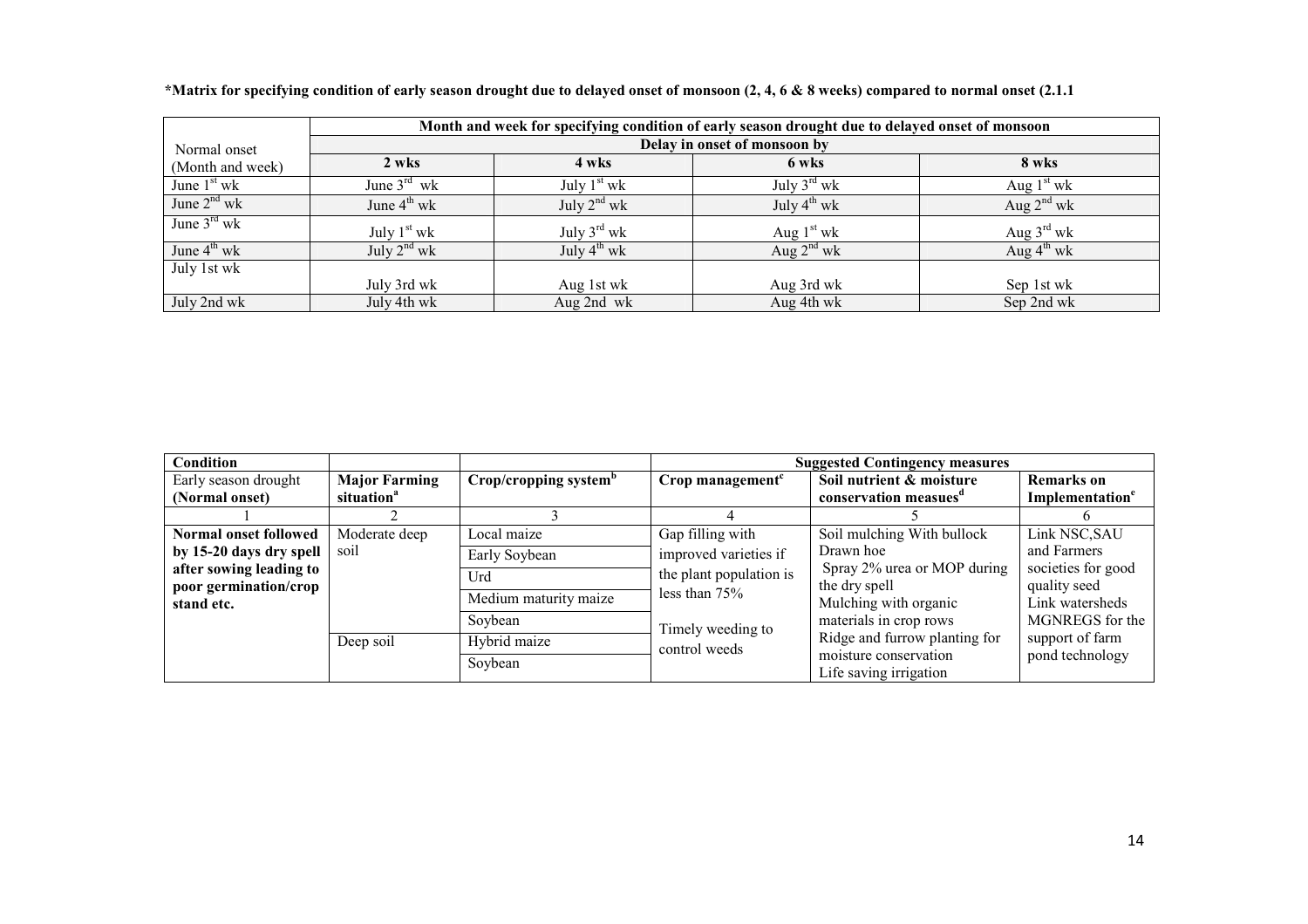| Condition                                                                                                                |                                                |                                                                         | <b>Suggested Contingency measures</b>                                                                                            |                                                                                                                                                                                                                                |                                                                                                                                                |  |
|--------------------------------------------------------------------------------------------------------------------------|------------------------------------------------|-------------------------------------------------------------------------|----------------------------------------------------------------------------------------------------------------------------------|--------------------------------------------------------------------------------------------------------------------------------------------------------------------------------------------------------------------------------|------------------------------------------------------------------------------------------------------------------------------------------------|--|
|                                                                                                                          | <b>Major Farming</b><br>situation <sup>a</sup> | Crop/cropping system <sup>b</sup>                                       | Crop<br>management <sup>c</sup>                                                                                                  | Soil nutrient & moisture<br>conservation measues <sup>a</sup>                                                                                                                                                                  | <b>Remarks</b> on<br>Implementation <sup>e</sup>                                                                                               |  |
|                                                                                                                          |                                                |                                                                         |                                                                                                                                  |                                                                                                                                                                                                                                |                                                                                                                                                |  |
| Mid season<br>drought (long dry<br>spell, consecutive<br>2 weeks rainless<br>$($ >2.5 mm) period)<br>At vegetative stage | Moderate Deep soil                             | Local maize<br>Early soybean<br>Urd<br>Medium maturity maize<br>Soybean | Gap filling with<br>improved<br>varieties if the<br>plant population<br>is less than $75%$<br>Timely weeding<br>to control weeds | Soil mulching With bullock<br>Drawn hoe<br>Spray 2% urea or MOP during the dry<br>spell<br>Mulching with organic materials in<br>crop rows<br>Ridge and furrow planting for<br>moisture conservation<br>Life saving irrigation | Link NSC, SAU and<br>Farmers societies<br>for good quality<br>seed<br>Link watersheds<br>MGNREGS for the<br>support of farm<br>pond technology |  |
|                                                                                                                          | Deep soil                                      | Hybrid maize<br>Soybean                                                 |                                                                                                                                  |                                                                                                                                                                                                                                |                                                                                                                                                |  |

| Condition                                 |                                                |                                                                         | <b>Suggested Contingency measures</b>                                  |                                                               |                                                                                                                                        |  |
|-------------------------------------------|------------------------------------------------|-------------------------------------------------------------------------|------------------------------------------------------------------------|---------------------------------------------------------------|----------------------------------------------------------------------------------------------------------------------------------------|--|
| Mid season<br>drought (long dry<br>spell) | <b>Major Farming</b><br>situation <sup>a</sup> | Crop/<br>cropping system <sup>b</sup>                                   | Crop management                                                        | Soil nutrient & moisture<br>conservation measues <sup>a</sup> | <b>Remarks</b> on<br>Implementation <sup>e</sup>                                                                                       |  |
|                                           |                                                |                                                                         |                                                                        |                                                               |                                                                                                                                        |  |
| At reproductive<br>stage                  | Moderate Deep soil                             | Local maize<br>Early soybean<br>Urd<br>Medium maturity maize<br>Soybean | Spray 2% urea or<br>MOP during the dry<br>spell<br>Timely weed control | Life saving irrigation                                        | Link NSC, SAU and Farmers<br>societies for good quality<br>seed. Link watersheds<br>MGNREGS for the support<br>of farm pond technology |  |
|                                           | Deep soil                                      | Hybrid maize<br>Soybean                                                 |                                                                        |                                                               |                                                                                                                                        |  |

| Condition                  |                                                |                                                                          |                                                                                                                  | <b>Suggested Contingency measures</b>                                                                |                                                                                                       |
|----------------------------|------------------------------------------------|--------------------------------------------------------------------------|------------------------------------------------------------------------------------------------------------------|------------------------------------------------------------------------------------------------------|-------------------------------------------------------------------------------------------------------|
| <b>Terminal</b><br>drought | <b>Major Farming</b><br>situation <sup>a</sup> | Crop/cropping system <sup>b</sup>                                        | Crop management <sup>c</sup>                                                                                     | Rabi Crop planning <sup>d</sup>                                                                      | <b>Remarks</b> on<br>Implementation <sup>e</sup>                                                      |
|                            |                                                |                                                                          |                                                                                                                  |                                                                                                      |                                                                                                       |
|                            | Moderate Deep soil                             | Local maize<br>Early soybean<br>Urd<br>Medium maturity maize<br>Soy bean | Spray 2% urea<br>Life saving irrigation<br>If possible reduce leaf per<br>plant<br>Use Anti transparent to check | If the damage is very<br>severe, plan land<br>preparation of<br>Mustard, chandrsur<br>mustard, Gram. | Link NSC, SAU and<br>Farmers societies for<br>good quality seed<br>Link watersheds<br>MGNREGS for the |
|                            | Deep soil                                      | Hybrid maize<br>Soybean                                                  | transpiration                                                                                                    |                                                                                                      | support of farm pond<br>technology                                                                    |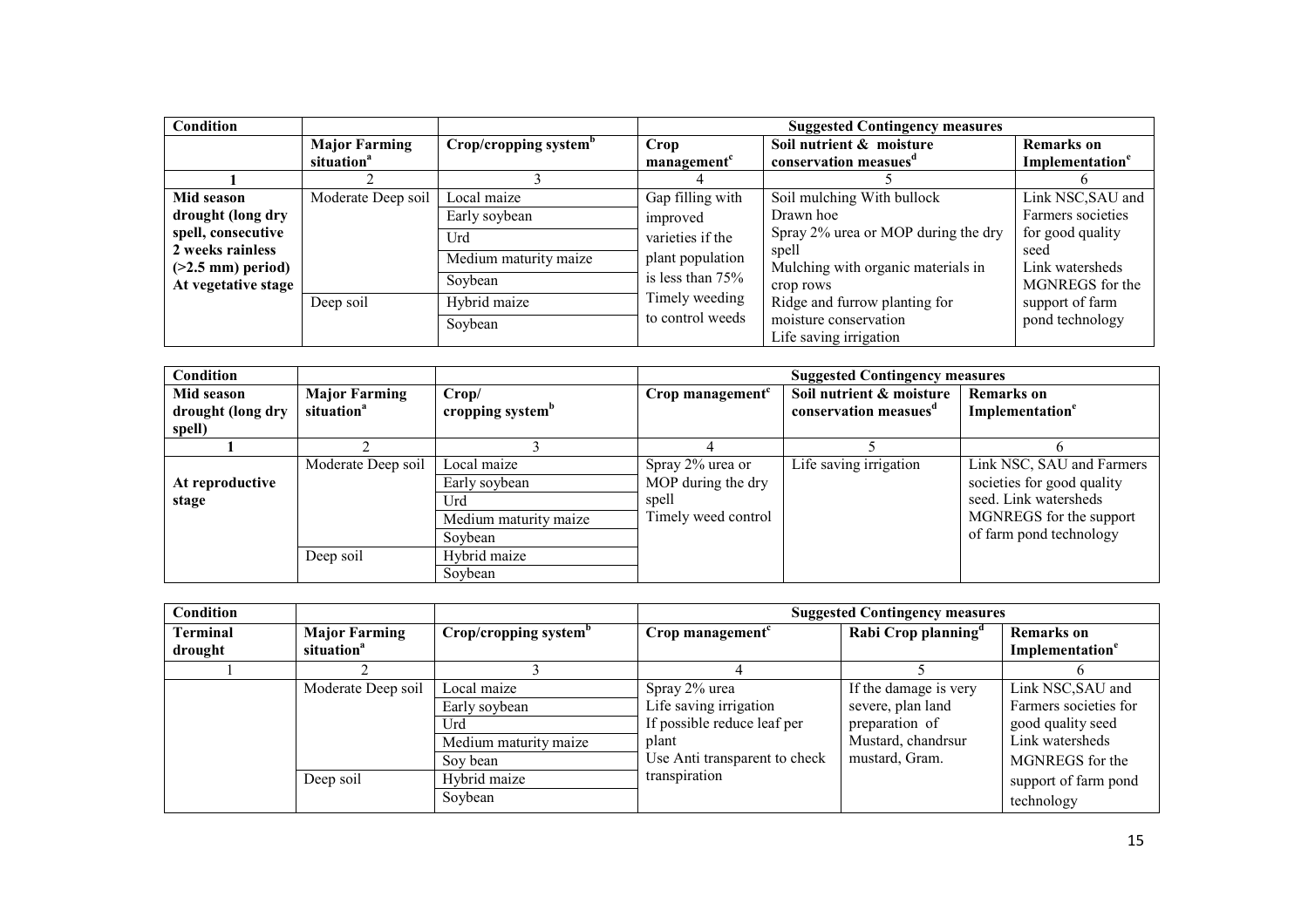### 2.1.2 Drought - Irrigated situation

| <b>Condition</b>    |                        |                             |                              | <b>Suggested Contingency measures</b>             |                             |
|---------------------|------------------------|-----------------------------|------------------------------|---------------------------------------------------|-----------------------------|
|                     | <b>Major Farming</b>   | <b>Normal Crop/cropping</b> | Change in crop/              | Agronomic measures'                               | <b>Remarks</b> on           |
|                     | situation <sup>1</sup> | system <sup>g</sup>         | cropping system <sup>h</sup> |                                                   | Implementation <sup>J</sup> |
|                     |                        |                             |                              |                                                   |                             |
| Delayed release of  | Moderate Deep soil     | Early soybean               | Use short duration varieties | Reduce loss of water by                           | Proper training and         |
| water in canals     |                        | Local maize                 | of all crops                 | mulching in crop rows.                            | guidance to the             |
| due to low rainfall |                        | Green gram                  |                              |                                                   | farmers by                  |
|                     |                        | Sesamum                     |                              | Increase water Use                                | <b>KVK/ATMA</b>             |
|                     |                        | Soy bean                    |                              | Efficiency by micro                               |                             |
|                     |                        | Composite maize             |                              | irrigation systems like                           |                             |
|                     |                        | Black gram                  |                              | sprinkler or drip or alternate                    |                             |
|                     |                        | Black gram $+$ maize        |                              | furrow system                                     |                             |
|                     | Deep soil              | Soybean                     |                              |                                                   |                             |
|                     |                        | Hybrid maize                |                              | Give irrigation at critical<br>crop growth stages |                             |
|                     |                        | Black gram                  |                              |                                                   |                             |
|                     |                        | Soybean + Pigeon pea        |                              |                                                   |                             |

| Condition           |                      |                             |                              | <b>Suggested Contingency measures</b> |                             |
|---------------------|----------------------|-----------------------------|------------------------------|---------------------------------------|-----------------------------|
|                     | <b>Major Farming</b> | <b>Normal Crop/cropping</b> | Change in crop/              | Agronomic measures <sup>i</sup>       | <b>Remarks</b> on           |
|                     | situation            | system <sup>g</sup>         | cropping system <sup>h</sup> |                                       | Implementation <sup>J</sup> |
|                     |                      |                             |                              |                                       |                             |
| Limited release of  | Moderate Deep soil   | Early soybean               | Use short duration           | Reduce loss of water by               | Proper training and         |
| water in canals     |                      | Local maize                 | varieties of all crops       | mulching in crop rows.                | guidance to the             |
| due to low rainfall |                      | Green gram                  |                              |                                       | farmer by                   |
|                     |                      | Sesamum                     |                              | Increase water Use Efficiency         | <b>KVK/ATMA</b>             |
|                     |                      | Soy bean                    |                              | by micro irrigation systems           |                             |
|                     |                      | Composite maize             |                              | like sprinkler or drip or             |                             |
|                     |                      | Black gram                  |                              | alternate furrow system               |                             |
|                     |                      | Black gram + maize          |                              |                                       |                             |
|                     | Deep soil            | Soybean                     |                              | Give irrigation at crtical crop       |                             |
|                     |                      | Hybrid maize                |                              | growth stages                         |                             |
|                     |                      | Black gram                  |                              |                                       |                             |
|                     |                      | Soybean + Pigeon pea        |                              |                                       |                             |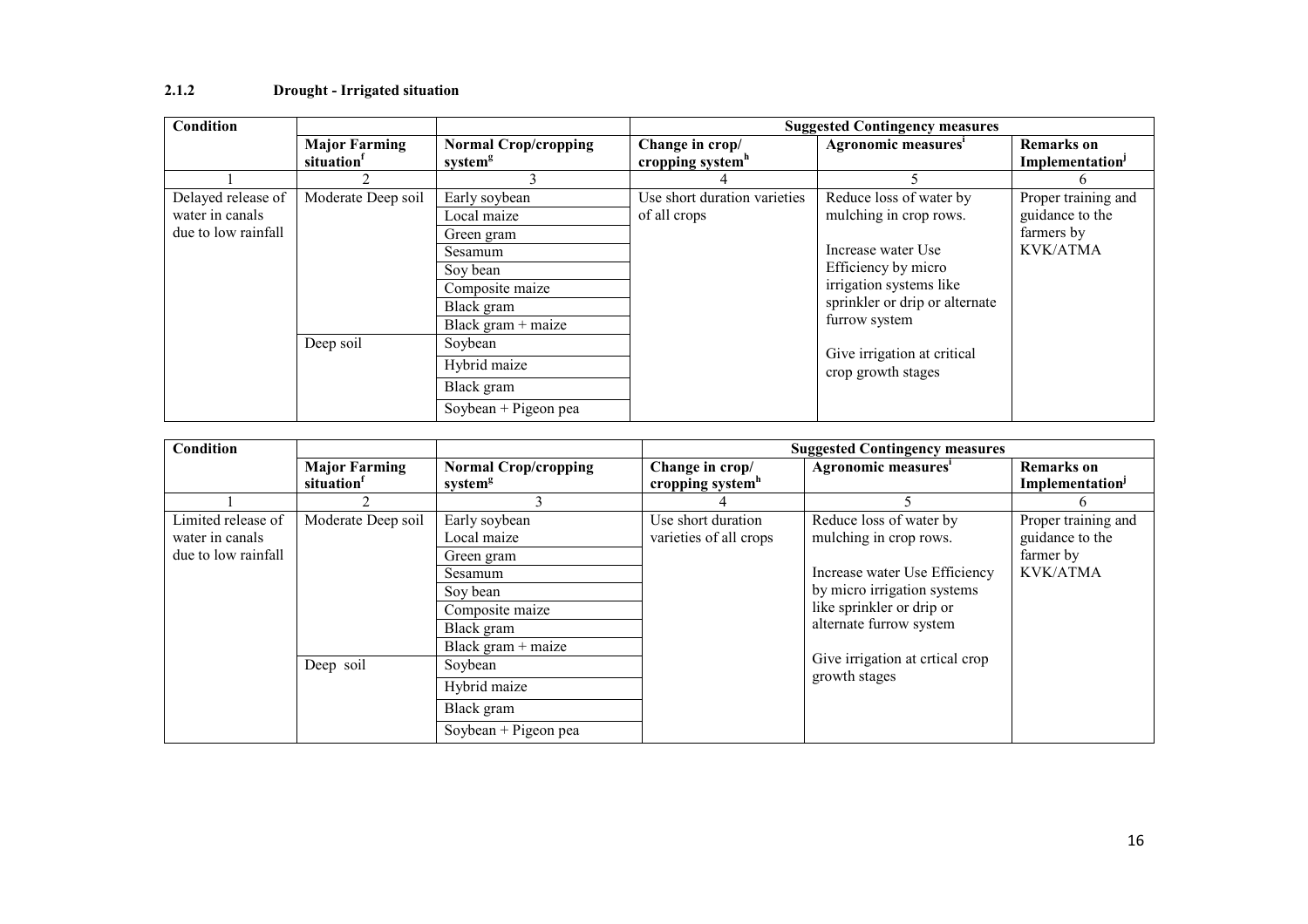| Condition                        |                                                |                                                    |                                                 | <b>Suggested Contingency measures</b>     |                                     |
|----------------------------------|------------------------------------------------|----------------------------------------------------|-------------------------------------------------|-------------------------------------------|-------------------------------------|
|                                  | <b>Major Farming</b><br>situation <sup>1</sup> | <b>Normal Crop/cropping</b><br>system <sup>g</sup> | Change in crop/<br>cropping system <sup>h</sup> | Agronomic measures <sup>i</sup>           | <b>Remarks</b> on<br>Implementation |
|                                  |                                                |                                                    |                                                 |                                           |                                     |
| Non release of                   | Moderate Deep soil                             | Early soybean                                      | Use short duration                              | Reduce loss of water by                   | Proper training and                 |
| water in canals                  |                                                | Local maize                                        | varieties of all crops                          | mulching in crop rows.                    | guidance to the                     |
| under delayed                    |                                                | Green gram                                         |                                                 |                                           | farmer by                           |
| onset of monsoon<br>in catchment |                                                | Sesamum                                            |                                                 | Increase water Use<br>Efficiency by micro | <b>KVK/ATMA</b>                     |
|                                  |                                                | Soy bean                                           |                                                 | irrigation systems like                   |                                     |
|                                  |                                                | Composite maize                                    |                                                 | sprinkler or drip or alternate            |                                     |
|                                  |                                                | Black gram                                         |                                                 | furrow system                             |                                     |
|                                  |                                                | Black gram + maize                                 |                                                 | Give irrigation at critical               |                                     |
|                                  | Deep soil                                      | Soybean                                            |                                                 | crop growth stages                        |                                     |
|                                  |                                                | Hybrid maize                                       |                                                 |                                           |                                     |
|                                  |                                                | Black gram                                         |                                                 |                                           |                                     |
|                                  |                                                | Soybean + Pigeon pea                               |                                                 |                                           |                                     |

| <b>Condition</b>                                                  |                                   |                                                    |                                                 | <b>Suggested Contingency measures</b>                                                                                                                                                              |                                                  |
|-------------------------------------------------------------------|-----------------------------------|----------------------------------------------------|-------------------------------------------------|----------------------------------------------------------------------------------------------------------------------------------------------------------------------------------------------------|--------------------------------------------------|
|                                                                   | <b>Major Farming</b><br>situation | <b>Normal Crop/cropping</b><br>system <sup>g</sup> | Change in crop/<br>cropping system <sup>h</sup> | Agronomic measures'                                                                                                                                                                                | <b>Remarks</b> on<br>Implementation <sup>J</sup> |
|                                                                   |                                   |                                                    |                                                 |                                                                                                                                                                                                    |                                                  |
| Lack of inflows                                                   | Moderate Deep soil                | Early soybean                                      | Use short duration                              | Reduce loss of water by                                                                                                                                                                            | Proper training and                              |
| into tanks due to<br>insufficient<br>/delayed onset of<br>monsoon |                                   | Local maize                                        | varieties of all crops                          | mulching in crop rows.<br>Increase water Use Efficiency<br>by micro irrigation systems like<br>sprinkler or drip or alternate<br>furrow system<br>Give irrigation at crtical crop<br>growth stages | guidance to the                                  |
|                                                                   |                                   | Green gram                                         |                                                 |                                                                                                                                                                                                    | farmer by                                        |
|                                                                   |                                   | Sesamum                                            |                                                 |                                                                                                                                                                                                    | <b>KVK/ATMA</b>                                  |
|                                                                   |                                   | Soy bean                                           |                                                 |                                                                                                                                                                                                    |                                                  |
|                                                                   |                                   | Composite maize                                    |                                                 |                                                                                                                                                                                                    |                                                  |
|                                                                   |                                   | Black gram                                         |                                                 |                                                                                                                                                                                                    |                                                  |
|                                                                   |                                   | Black gram $+$ maize                               |                                                 |                                                                                                                                                                                                    |                                                  |
|                                                                   | Deep soil                         | Soybean                                            |                                                 |                                                                                                                                                                                                    |                                                  |
|                                                                   |                                   | Hybrid maize                                       |                                                 |                                                                                                                                                                                                    |                                                  |
|                                                                   |                                   | Black gram                                         |                                                 |                                                                                                                                                                                                    |                                                  |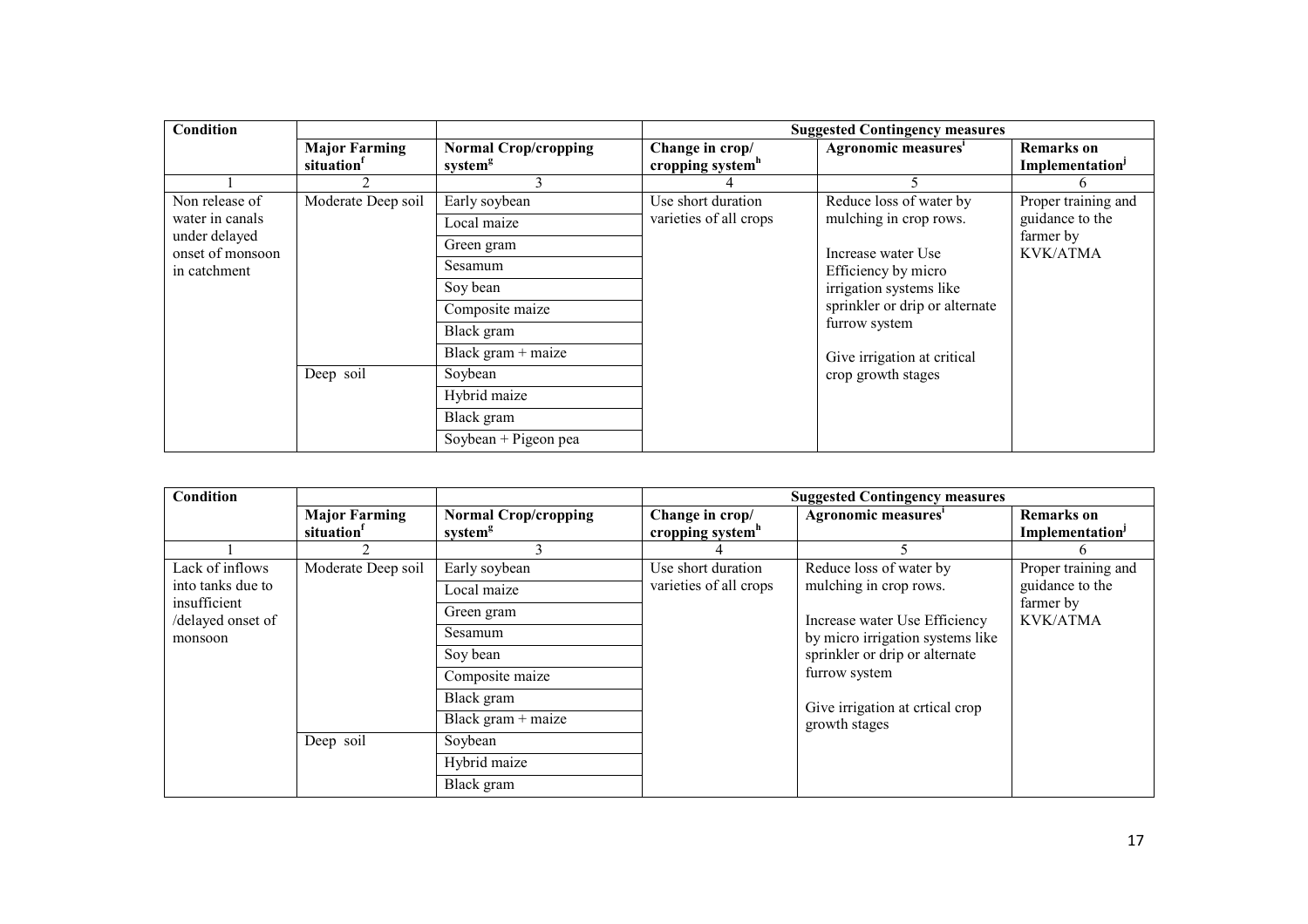| <b>Condition</b>          |                      |                             |                              | <b>Suggested Contingency measures</b>                        |                     |
|---------------------------|----------------------|-----------------------------|------------------------------|--------------------------------------------------------------|---------------------|
|                           | <b>Major Farming</b> | <b>Normal Crop/cropping</b> | Change in crop/              | Agronomic measures <sup>i</sup>                              | <b>Remarks</b> on   |
|                           | situation            | system <sup>g</sup>         | cropping system <sup>h</sup> |                                                              | Implementation      |
|                           |                      |                             |                              |                                                              | 6                   |
| Insufficient              | Moderate Deep soil   | Early soybean               | Use short duration           | Reduce loss of water by                                      | Proper training and |
| groundwater               |                      | Local maize                 | varieties of all crops       | mulching in crop rows.                                       | guidance to the     |
| recharge due to           |                      | Green gram                  |                              |                                                              | farmer by           |
| low rainfall<br>Any other |                      | Sesamum                     |                              | Increase water Use Efficiency<br>by micro irrigation systems | <b>KVK/ATMA</b>     |
| condition (specify)       |                      | Soy bean                    |                              | like sprinkler or drip or                                    |                     |
|                           |                      | Composite maize             |                              | alternate furrow system                                      |                     |
|                           |                      | Black gram                  |                              | Give irrigation at crtical crop                              |                     |
|                           |                      | Black gram + maize          |                              | growth stages                                                |                     |
|                           | Deep soil            | Soybean                     |                              |                                                              |                     |
|                           |                      | Hybrid maize                |                              |                                                              |                     |
|                           |                      | Black gram                  |                              |                                                              |                     |
|                           |                      | Soybean + Pigeon pea        |                              |                                                              |                     |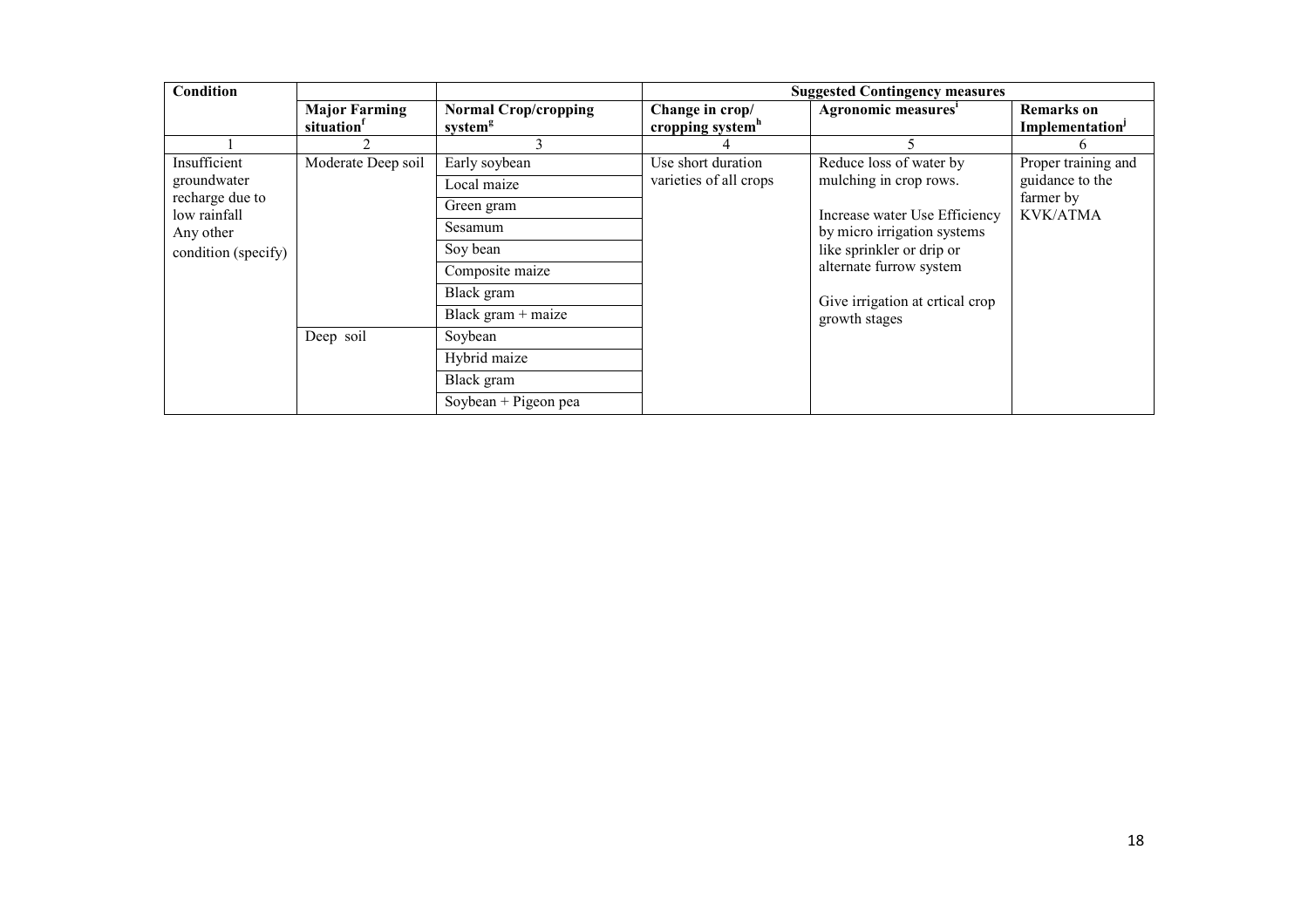| <b>Condition</b>        | <b>Suggested contingency measure</b>                                                                                                                                                                                                                                                                                                                                                                                                                                                                       |                                                                                                                                                                                                                                                                                                                                                                                                                                                                             |                                                                                                              |                                                                                                                                                                                                                                                                                                              |  |  |
|-------------------------|------------------------------------------------------------------------------------------------------------------------------------------------------------------------------------------------------------------------------------------------------------------------------------------------------------------------------------------------------------------------------------------------------------------------------------------------------------------------------------------------------------|-----------------------------------------------------------------------------------------------------------------------------------------------------------------------------------------------------------------------------------------------------------------------------------------------------------------------------------------------------------------------------------------------------------------------------------------------------------------------------|--------------------------------------------------------------------------------------------------------------|--------------------------------------------------------------------------------------------------------------------------------------------------------------------------------------------------------------------------------------------------------------------------------------------------------------|--|--|
|                         |                                                                                                                                                                                                                                                                                                                                                                                                                                                                                                            | 3                                                                                                                                                                                                                                                                                                                                                                                                                                                                           |                                                                                                              | 5                                                                                                                                                                                                                                                                                                            |  |  |
|                         | Continuous high rainfall in a short span leading to water logging                                                                                                                                                                                                                                                                                                                                                                                                                                          |                                                                                                                                                                                                                                                                                                                                                                                                                                                                             |                                                                                                              |                                                                                                                                                                                                                                                                                                              |  |  |
|                         | Vegetative stage <sup>k</sup>                                                                                                                                                                                                                                                                                                                                                                                                                                                                              | Flowering stage <sup>1</sup>                                                                                                                                                                                                                                                                                                                                                                                                                                                | Crop maturity stage <sup>m</sup>                                                                             | Post harvest <sup>n</sup>                                                                                                                                                                                                                                                                                    |  |  |
| Crop1 (specify) Soybean | Drain excess water<br>Ridge and furrow system of planting<br>Top dressing with N 10-20 kg/ha at<br>optimum soil moisture<br>Intercultivation to loosen the soil and to<br>improve aeration                                                                                                                                                                                                                                                                                                                 | Drain excess water<br>Intercultivation to loosen the<br>soil and improve aeration<br>Foliar spray with 2% urea/DAP<br>to regain lost vigour                                                                                                                                                                                                                                                                                                                                 | Drain excess water<br>Harvesting on a clear<br>sunny day<br>$\bullet$<br>Shift the produce to<br>safer place | Dry the produce up<br>to 10-12 %<br>moisture before<br>storage                                                                                                                                                                                                                                               |  |  |
| Crop2 Maize             | Drain the excess water as early as<br>possible<br>Apply 20 kg $N + 10$ kg K /ha after<br>draining excess water<br>Take up inter cultivation and at optimum<br>soil moisture condition to loosen and<br>aerate the soil and to control weeds<br>Earthenup the crop for anchorage<br>Spray $KNO_3$ 1 % or water soluble<br>fertilizers like 19-19-19, 20-20-20, 21-<br>21-21 at 1% to support nutrition<br>Take up timely control measures for<br>Pink stem borer, sheath blight and<br>Turcicum leaf blight | Drain the excess water as early<br>as possible<br>Apply 20 kg $N + 10$ kg K /ha<br>after draining excess water<br>Spray $KNO_3$ 1 % or water<br>soluble fertilizers like 19-19-<br>19, 20-20-20, 21-21-21 at 1%<br>to support nutrition<br>Take up timely control<br>measures for sheath blight and<br>post flowering stalk rots                                                                                                                                            | Drain the excess water as<br>early as possible<br>Allow the crop to dry<br>completely before<br>harvesting   | Harvest the cobs<br>after the they are<br>dried up properly.<br>Dry the grain to<br>optimum moisture<br>condition before<br>storing                                                                                                                                                                          |  |  |
| Crop3 Black gram        | Drain the excess water as early as<br>possible<br>Apply 4-5 kg N/ha<br>after draining excess water<br>Spray $KNO_3$ 1 % or water soluble<br>fertilizers like 19-19-19, 20-20-20, 21-<br>21-21 at 1% to support nutrition<br>Spray fungicides like Copper oxy<br>chloride 0.3 % or Carbendazim 0.1 % or<br>Mancozeb 0.25% two to three times by<br>rotating the chemicals<br>Take up timely control measures against<br>the out break of pests like Spodoptera<br>etc.                                      | Drain the excess water as early<br>as possible<br>Apply 4-5 kg N/ha<br>after draining excess water<br>Spray $KNO_3$ 1 % or water<br>soluble fertilizers like 19-19-<br>19, 20-20-20, 21-21-21 at 1%<br>to support nutrition<br>Spray fungicides like Copper<br>oxy chloride 0.3 % or<br>Carbendazim 0.1 % or<br>Mancozeb 0.25% two to three<br>times by rotating the chemicals<br>Take up timely control<br>measures against the out break<br>of pests like Spodoptera etc. | Drain the excess water as<br>early as possible<br>Allow the crop to dry<br>completely before<br>harvesting   | Spread the bundles<br>drenched in rain on<br>field bunds or<br>drying floors to<br>quicken the drying<br>Thresh the bundles<br>after they are dried<br>properly<br>Dry the grain to<br>proper moisture per<br>cent before bagging<br>and storing to<br>prevent deterioration<br>in quality during<br>storage |  |  |

2.2 Unusual rains (untimely, unseasonal etc) (for both rainfed and irrigated situations)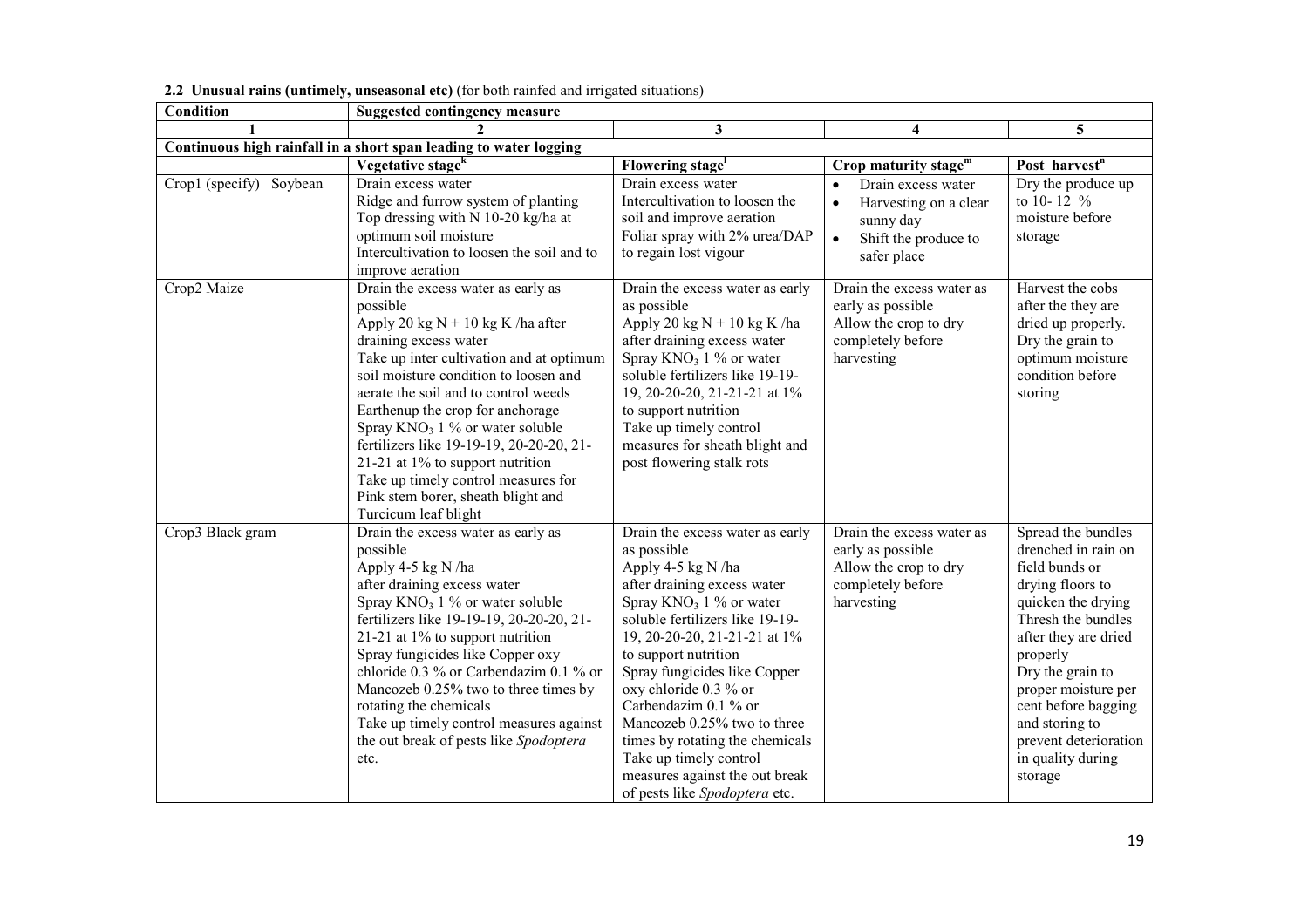| Crop4 Green gram                                                  | $-do-$                                                                                                                                                                                                                                                                                                                                                                                                                                       | $-do-$                                                                                                                                                                                                                                                                                                                           | $-do-$                                                                                                     | Shifting to safer                                                                                                                   |
|-------------------------------------------------------------------|----------------------------------------------------------------------------------------------------------------------------------------------------------------------------------------------------------------------------------------------------------------------------------------------------------------------------------------------------------------------------------------------------------------------------------------------|----------------------------------------------------------------------------------------------------------------------------------------------------------------------------------------------------------------------------------------------------------------------------------------------------------------------------------|------------------------------------------------------------------------------------------------------------|-------------------------------------------------------------------------------------------------------------------------------------|
|                                                                   |                                                                                                                                                                                                                                                                                                                                                                                                                                              |                                                                                                                                                                                                                                                                                                                                  |                                                                                                            | place                                                                                                                               |
| Crop5Sesame                                                       |                                                                                                                                                                                                                                                                                                                                                                                                                                              |                                                                                                                                                                                                                                                                                                                                  |                                                                                                            | Shifting to safer                                                                                                                   |
|                                                                   |                                                                                                                                                                                                                                                                                                                                                                                                                                              |                                                                                                                                                                                                                                                                                                                                  |                                                                                                            | place                                                                                                                               |
| Horticulture                                                      |                                                                                                                                                                                                                                                                                                                                                                                                                                              |                                                                                                                                                                                                                                                                                                                                  |                                                                                                            |                                                                                                                                     |
| Crop1 (specify) Tulsi                                             | Drainage of Water                                                                                                                                                                                                                                                                                                                                                                                                                            | $\overline{a}$                                                                                                                                                                                                                                                                                                                   | Spray of Wetable sulphur                                                                                   | safe placement                                                                                                                      |
| Crop2 Kalmegh                                                     | Drainage of Water                                                                                                                                                                                                                                                                                                                                                                                                                            | $\blacksquare$                                                                                                                                                                                                                                                                                                                   |                                                                                                            | safe placement                                                                                                                      |
| Crop3 Ashwagandh                                                  | Drainage of Water                                                                                                                                                                                                                                                                                                                                                                                                                            |                                                                                                                                                                                                                                                                                                                                  | Spray of Mencozeb                                                                                          | safe placement                                                                                                                      |
| Crop4 Dil                                                         |                                                                                                                                                                                                                                                                                                                                                                                                                                              |                                                                                                                                                                                                                                                                                                                                  | Spray of Mencozeb                                                                                          | safe placement                                                                                                                      |
| Crop5 Ajawain                                                     |                                                                                                                                                                                                                                                                                                                                                                                                                                              | $\overline{a}$                                                                                                                                                                                                                                                                                                                   | Spray of Mencozeb                                                                                          | safe placement                                                                                                                      |
| Heavy rainfall with high speed winds in a short span <sup>2</sup> |                                                                                                                                                                                                                                                                                                                                                                                                                                              |                                                                                                                                                                                                                                                                                                                                  |                                                                                                            |                                                                                                                                     |
| Crop1 Soybean                                                     | Drain excess water<br>$\bullet$<br>Ridge and furrow system of<br>$\bullet$                                                                                                                                                                                                                                                                                                                                                                   | Drain excess water<br>$\bullet$<br>Intercultivation to loosen<br>$\bullet$                                                                                                                                                                                                                                                       | Drain excess water<br>Harvesting on a clear<br>$\bullet$                                                   | Dry the produce up<br>to 10-12 %                                                                                                    |
|                                                                   | planting                                                                                                                                                                                                                                                                                                                                                                                                                                     | the soil and improve                                                                                                                                                                                                                                                                                                             | sunny day                                                                                                  | moisture before                                                                                                                     |
|                                                                   | Top dressing with N 10-20 kg/ha at<br>$\bullet$                                                                                                                                                                                                                                                                                                                                                                                              | aeration                                                                                                                                                                                                                                                                                                                         | Shift the produce to                                                                                       | storage                                                                                                                             |
|                                                                   | optimum soil moisture                                                                                                                                                                                                                                                                                                                                                                                                                        | Foliar spray with 2%                                                                                                                                                                                                                                                                                                             | safer place                                                                                                |                                                                                                                                     |
|                                                                   | Intercultivation to loosen the soil<br>$\bullet$                                                                                                                                                                                                                                                                                                                                                                                             | urea/DAP to regain lost                                                                                                                                                                                                                                                                                                          |                                                                                                            |                                                                                                                                     |
|                                                                   | and to improve aeration                                                                                                                                                                                                                                                                                                                                                                                                                      | vigour                                                                                                                                                                                                                                                                                                                           |                                                                                                            |                                                                                                                                     |
| Crop2 Maize                                                       | Drain the excess water as early as<br>possible<br>Apply 20 kg $N + 10$ kg K /ha after<br>draining excess water<br>Take up inter cultivation and at optimum<br>soil moisture condition to loosen and<br>aerate the soil and to control weeds<br>Earthenup the crop for anchorage<br>Spray $KNO_3$ 1 % or water soluble<br>fertilizers like 19-19-19, 20-20-20, 21-<br>21-21 at 1% to support nutrition<br>Take up timely control measures for | Drain the excess water as early<br>as possible<br>Apply 20 kg $N + 10$ kg K /ha<br>after draining excess water<br>Spray $KNO_3$ 1 % or water<br>soluble fertilizers like 19-19-<br>19, 20-20-20, 21-21-21 at 1%<br>to support nutrition<br>Take up timely control<br>measures for sheath blight and<br>post flowering stalk rots | Drain the excess water as<br>early as possible<br>Allow the crop to dry<br>completely before<br>harvesting | Harvest the cobs<br>after the they are<br>dried up properly.<br>Dry the grain to<br>optimum moisture<br>condition before<br>storing |
|                                                                   | Pink stem borer, sheath blight and                                                                                                                                                                                                                                                                                                                                                                                                           |                                                                                                                                                                                                                                                                                                                                  |                                                                                                            |                                                                                                                                     |
|                                                                   | Turcicum leaf blight                                                                                                                                                                                                                                                                                                                                                                                                                         |                                                                                                                                                                                                                                                                                                                                  |                                                                                                            |                                                                                                                                     |
| Crop3 Black gram                                                  | Drain the excess water as early as<br>possible                                                                                                                                                                                                                                                                                                                                                                                               | Drain the excess water as early<br>as possible                                                                                                                                                                                                                                                                                   | Drain the excess water as<br>early as possible                                                             | Spread the bundles<br>drenched in rain on                                                                                           |
|                                                                   | Apply 4-5 kg N /ha                                                                                                                                                                                                                                                                                                                                                                                                                           | Apply 4-5 kg N /ha                                                                                                                                                                                                                                                                                                               | Allow the crop to dry                                                                                      | field bunds or                                                                                                                      |
|                                                                   | after draining excess water                                                                                                                                                                                                                                                                                                                                                                                                                  | after draining excess water                                                                                                                                                                                                                                                                                                      | completely before                                                                                          | drying floors to                                                                                                                    |
|                                                                   | Spray KNO <sub>3</sub> 1 % or water soluble                                                                                                                                                                                                                                                                                                                                                                                                  | Spray $KNO_3$ 1 % or water                                                                                                                                                                                                                                                                                                       | harvesting                                                                                                 | quicken the drying                                                                                                                  |
|                                                                   | fertilizers like 19-19-19, 20-20-20, 21-                                                                                                                                                                                                                                                                                                                                                                                                     | soluble fertilizers like 19-19-                                                                                                                                                                                                                                                                                                  |                                                                                                            | Thresh the bundles                                                                                                                  |
|                                                                   | 21-21 at 1% to support nutrition                                                                                                                                                                                                                                                                                                                                                                                                             | 19, 20-20-20, 21-21-21 at 1%                                                                                                                                                                                                                                                                                                     |                                                                                                            | after they are dried                                                                                                                |
|                                                                   | Spray fungicides like Copper oxy                                                                                                                                                                                                                                                                                                                                                                                                             | to support nutrition                                                                                                                                                                                                                                                                                                             |                                                                                                            | properly                                                                                                                            |
|                                                                   | chloride 0.3 % or Carbendazim 0.1 % or                                                                                                                                                                                                                                                                                                                                                                                                       | Spray fungicides like Copper                                                                                                                                                                                                                                                                                                     |                                                                                                            | Dry the grain to                                                                                                                    |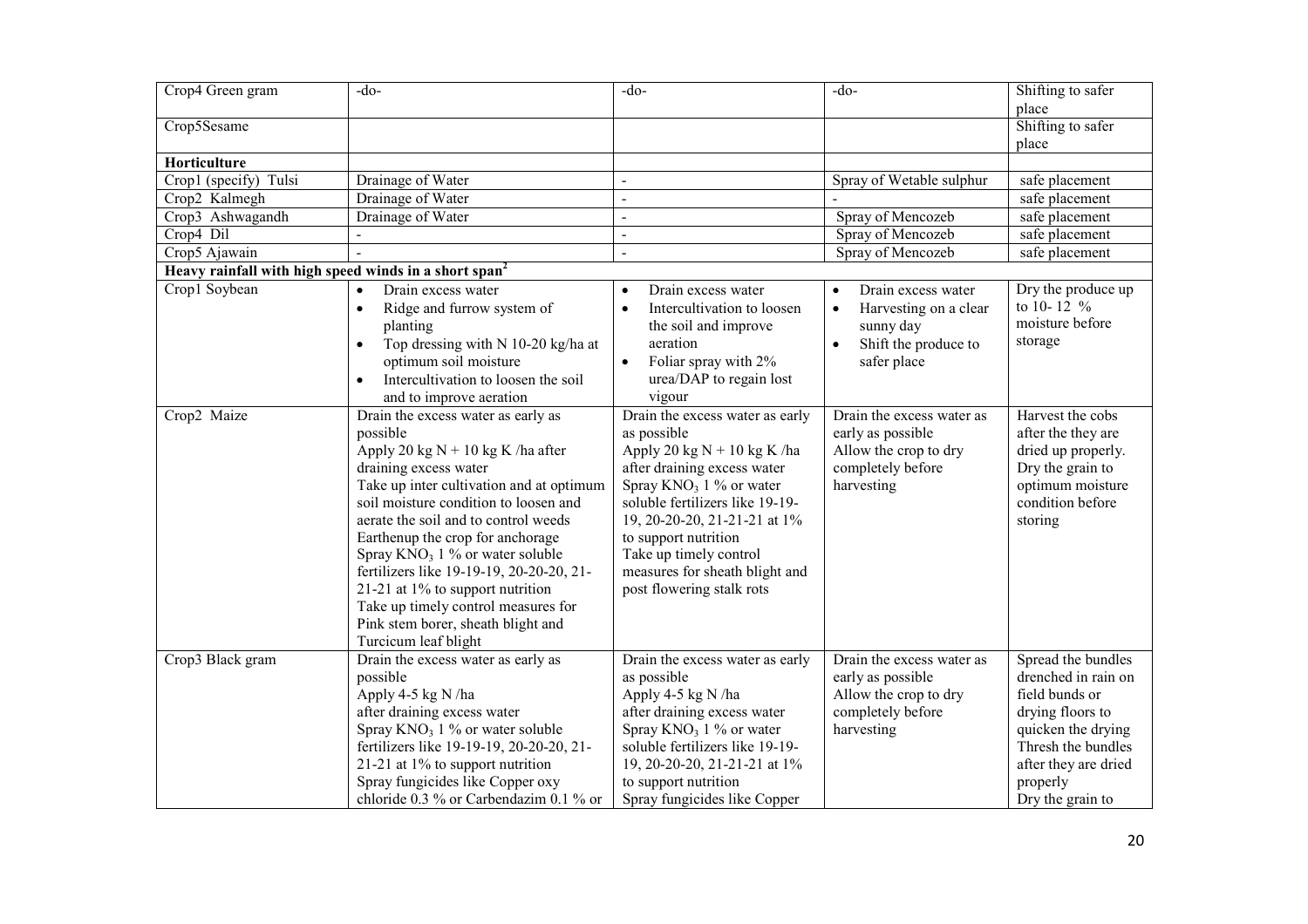|                                                        | Mancozeb 0.25% two to three times by<br>rotating the chemicals<br>Take up timely control measures against | oxy chloride 0.3 % or<br>Carbendazim 0.1 % or<br>Mancozeb 0.25% two to three                           |                                                                               | proper moisture per<br>cent before bagging<br>and storing to |
|--------------------------------------------------------|-----------------------------------------------------------------------------------------------------------|--------------------------------------------------------------------------------------------------------|-------------------------------------------------------------------------------|--------------------------------------------------------------|
|                                                        | the out break of pests like Spodoptera                                                                    | times by rotating the chemicals                                                                        |                                                                               | prevent deterioration                                        |
|                                                        | etc.                                                                                                      | Take up timely control                                                                                 |                                                                               | in quality during                                            |
|                                                        |                                                                                                           | measures against the out break                                                                         |                                                                               | storage                                                      |
|                                                        | $-do-$                                                                                                    | of pests like Spodoptera etc.<br>$-do-$                                                                | $-d0-$                                                                        | $-do-$                                                       |
| Crop4 Green gram                                       |                                                                                                           |                                                                                                        |                                                                               | $\overline{a}$                                               |
| Crop5Sesame                                            | Drainage of Water                                                                                         |                                                                                                        | Spray of Mencozeb                                                             |                                                              |
| Horticulture                                           | Drainage of Water                                                                                         |                                                                                                        |                                                                               |                                                              |
| Crop1 (specify) Tulsi                                  | Drainage of water $\&$                                                                                    | Use of NAA to check flowers                                                                            | Pre harvesting                                                                | safe placement                                               |
| Crop2 kalmegh                                          | needful hoeing<br>Drainage of water $\&$                                                                  | drop<br>Use of NAA to check flowers                                                                    | Pre harvesting                                                                | safe placement                                               |
|                                                        | needful hoeing of Water                                                                                   | drop                                                                                                   |                                                                               |                                                              |
|                                                        |                                                                                                           | Use of Fungicide                                                                                       | Pre harvesting                                                                | $\overline{\phantom{a}}$                                     |
| Crop3 Ashwagandh<br>Crop4 Dil                          | Instant drainage<br>drainage                                                                              |                                                                                                        |                                                                               |                                                              |
|                                                        | Drainage and use insecticide                                                                              | Use of Fungicide                                                                                       | $\overline{a}$                                                                | $\sim$<br>$\sim$                                             |
| Crop5 Ajwain                                           |                                                                                                           |                                                                                                        |                                                                               |                                                              |
| Outbreak of pests and diseases due to unseasonal rains |                                                                                                           |                                                                                                        |                                                                               |                                                              |
| Crop1 Soybean                                          |                                                                                                           | $\bullet$                                                                                              | $\bullet$                                                                     |                                                              |
| Crop2 Maize                                            |                                                                                                           | Jassids, Wilt and Stalk rot                                                                            | Post flowering Stalk rots<br>may aggravate if<br>unseasonal rains occurs      |                                                              |
| Crop3 Black gram                                       | Spodoptera - Need based plant<br>protection measures to be initiated                                      | Spodoptera, Leaf spots,<br>Powdery mildew - Need based<br>plant protection measures to<br>be initiated | Spodoptera, Rust - Need<br>based plant protection<br>measures to be initiated |                                                              |
| Crop4 Green gram                                       |                                                                                                           |                                                                                                        |                                                                               |                                                              |
| Crop5Sesame                                            |                                                                                                           |                                                                                                        |                                                                               |                                                              |
| Horticulture                                           |                                                                                                           |                                                                                                        |                                                                               |                                                              |
| Crop1 (specify) Tulis                                  | $\overline{a}$                                                                                            | Use of Fungicide                                                                                       | use of fungicide                                                              |                                                              |
| Crop2 Kalmegh                                          | $\overline{\phantom{a}}$                                                                                  | Use of Fungicide                                                                                       | Safer place                                                                   | safer place                                                  |
| Crop3 Ashwagandh                                       | $\blacksquare$                                                                                            | Use of Fungicide                                                                                       | Safer place                                                                   | safer place                                                  |
| Crop4 DII                                              |                                                                                                           |                                                                                                        | Safer place                                                                   | safer place                                                  |
| Crop5 Ajwain                                           | use of insecticide                                                                                        | Use of Fungicide                                                                                       | Safer place                                                                   | safer place                                                  |

k Such as drainage in black soils, indicate taking up need based inter-culture operations, outbreak of pests/diseases along with their management etc.

<sup>1</sup> Such as drainage in black soils, application of hormones/nutrient sprays to prevent flower drop or promote quick flowering/fruiting and indicate possibility of pest/disease outbreak with need based prophylactic / curative management etc.

m Such as drainage in black soils, measures for preventing seed germination etc and Indicate possibility of harvesting at physiological maturity immediately and shifting produce to safer place and protection against pest/disease damage in storage etc.

<sup>n</sup> Such as shifting of produce to safer place for drying and maintaining the quality of grain/fodder and protection against pest/disease damage in storage etc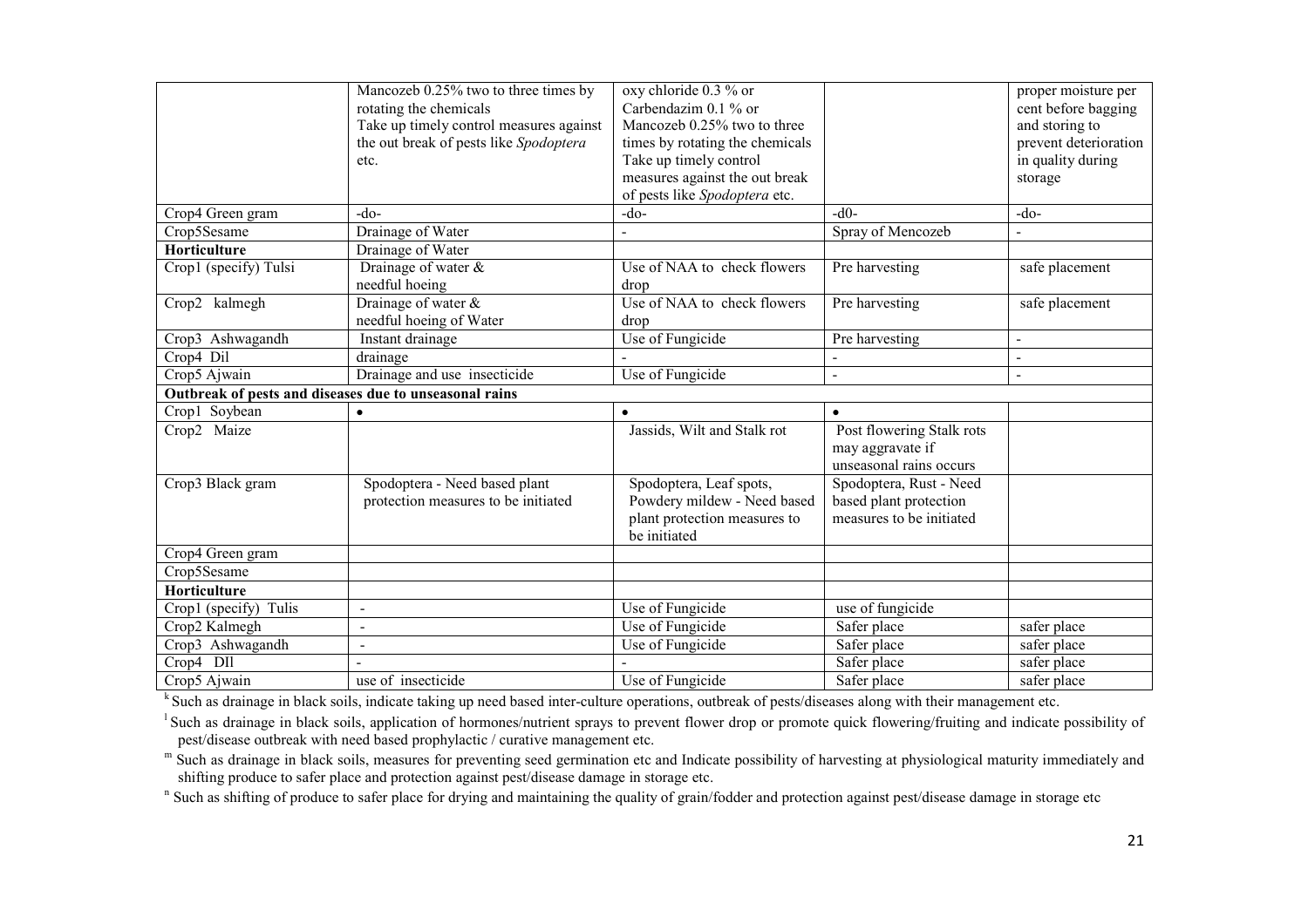### 2.3 Floods : NA

| <b>Condition</b>                                   | Suggested contingency measure <sup>o</sup> |                         |                           |            |  |
|----------------------------------------------------|--------------------------------------------|-------------------------|---------------------------|------------|--|
| $\mathbf{1}$                                       | $\overline{2}$                             | $\mathbf{3}$            | $\overline{\mathbf{4}}$   | 5          |  |
| Transient water logging/ partial<br>inundation $1$ | Seedling / nursery stage                   | <b>Vegetative stage</b> | <b>Reproductive stage</b> | At harvest |  |
| Crop1 (specify)                                    |                                            |                         |                           |            |  |
| Crop2                                              |                                            |                         |                           |            |  |
| Crop3                                              |                                            |                         |                           |            |  |
| Crop4                                              |                                            |                         |                           |            |  |
| Crop5                                              |                                            |                         |                           |            |  |
| Horticulture                                       |                                            |                         |                           |            |  |
| Crop1 (specify)                                    |                                            |                         |                           |            |  |
| Crop2                                              |                                            |                         |                           |            |  |
| Crop3                                              |                                            |                         |                           |            |  |
| Continuous submergence                             |                                            |                         |                           |            |  |
| for more than 2 days <sup>2</sup>                  |                                            |                         |                           |            |  |
| Crop1                                              |                                            |                         |                           |            |  |
| Crop2                                              |                                            |                         |                           |            |  |
| Crop3                                              |                                            |                         |                           |            |  |
| Crop4                                              |                                            |                         |                           |            |  |
| Crop5                                              |                                            |                         |                           |            |  |
| Horticulture                                       |                                            |                         |                           |            |  |
| Crop1 (specify)                                    |                                            |                         |                           |            |  |
| Crop2                                              |                                            |                         |                           |            |  |
| Crop3                                              |                                            |                         |                           |            |  |
| Sea water intrusion <sup>3</sup>                   |                                            |                         |                           |            |  |
| Crop1                                              |                                            |                         |                           |            |  |
| Crop2                                              |                                            |                         |                           |            |  |
| Crop3                                              |                                            |                         |                           |            |  |
| Crop4                                              |                                            |                         |                           |            |  |
| Crop5                                              |                                            |                         |                           |            |  |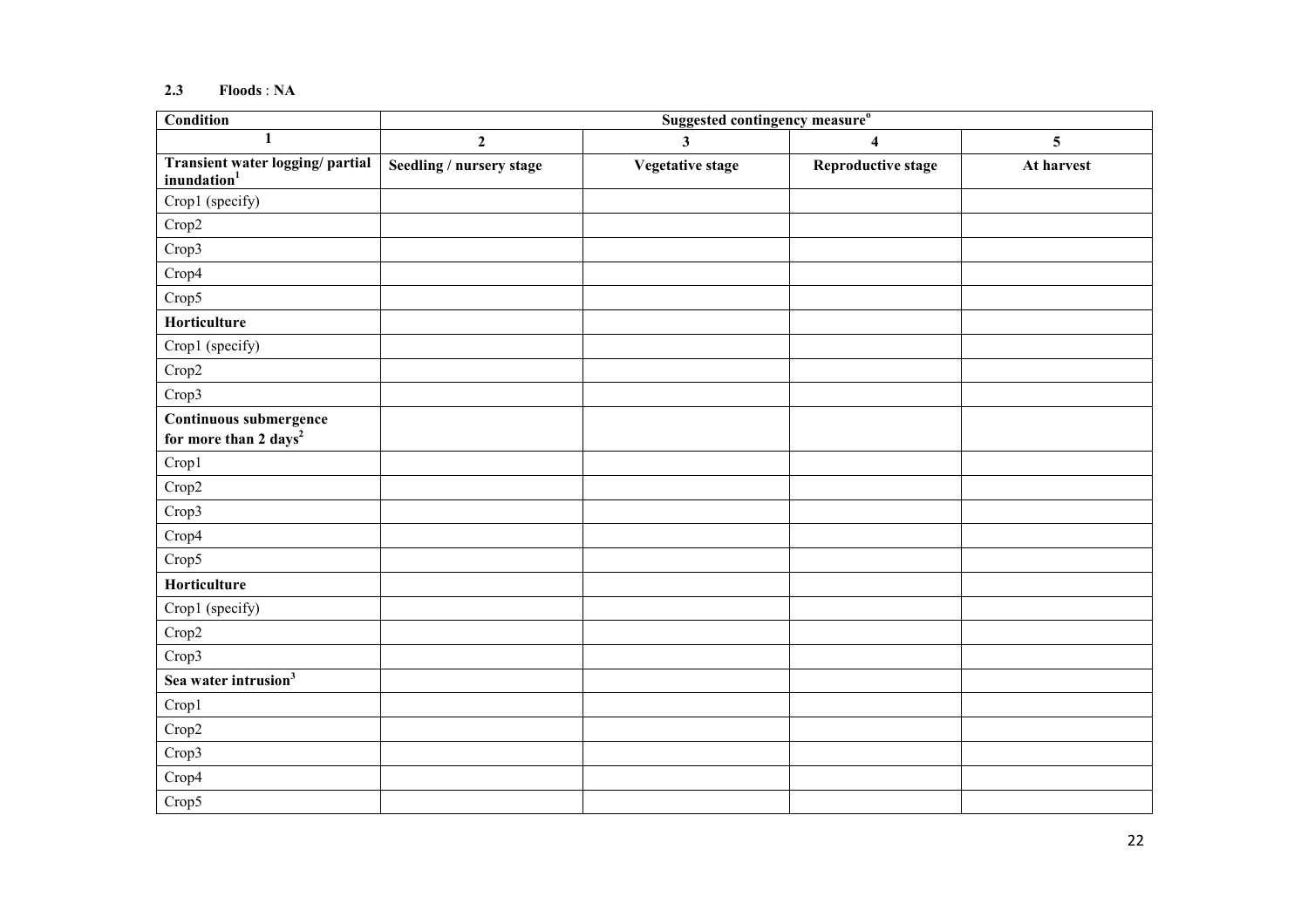| <b>Extreme event type</b> | Suggested contingency measure <sup>r</sup> |                         |                           |                          |  |
|---------------------------|--------------------------------------------|-------------------------|---------------------------|--------------------------|--|
|                           | Seedling / nursery stage                   | <b>Vegetative stage</b> | <b>Reproductive stage</b> | At harvest               |  |
| Heat Wave <sup>p</sup>    |                                            |                         |                           |                          |  |
| Crop1 Wheat               | $\blacksquare$                             | $\blacksquare$          |                           | $\sim$                   |  |
| Crop2 Gram                | $\blacksquare$                             | $\sim$                  |                           | $\blacksquare$           |  |
| Crop3 Mustard             | $\blacksquare$                             | $\blacksquare$          |                           | $\blacksquare$           |  |
| Crop4 Lentil              | $\blacksquare$                             | $\blacksquare$          |                           | $\sim$                   |  |
| Crop 5 Linseed            | $\blacksquare$                             | $\sim$                  |                           | $\sim$                   |  |
| Horticulture              | $\blacksquare$                             | $\blacksquare$          |                           | $\blacksquare$           |  |
| Crop1 (specify) Mathi     | $\mathbf{r}$                               | $\sim$                  |                           | $\sim$                   |  |
| Crop2 Coriander           | $\blacksquare$                             | $\sim$                  |                           | $\sim$                   |  |
| Crop3 Garlic              | $\blacksquare$                             | $\sim$                  |                           | $\blacksquare$           |  |
| Cold wave <sup>q</sup>    | $\blacksquare$                             | $\sim$                  |                           | $\blacksquare$           |  |
| Crop1 Wheat               | $\blacksquare$                             | $\sim$                  | Smoke, Glucose spray      | $\blacksquare$           |  |
| Crop2 Gram                | $\blacksquare$                             | $\sim$                  | Intense smoking           | $\overline{\phantom{a}}$ |  |
| Crop3 Mustard             | $\overline{a}$                             | $\sim$                  | smoking                   | $\sim$                   |  |
| Crop4 lentil              | $\blacksquare$                             | $\blacksquare$          | smoking                   | $\blacksquare$           |  |
| Crop 5 linseed            | $\overline{\phantom{a}}$                   | $\sim$                  | smoking                   | $\blacksquare$           |  |
| Horticulture              | $\blacksquare$                             | $\blacksquare$          |                           | $\sim$                   |  |
| Crop1 Methi               | $\blacksquare$                             | $\sim$                  | Smoke, cycocil spray      | $\sim$                   |  |
| Crop2 Coriander           | $\blacksquare$                             | $\blacksquare$          | Smoking                   | $\blacksquare$           |  |
| Crop3 Garlic              | $\blacksquare$                             | $\blacksquare$          | $\overline{\phantom{a}}$  | $\blacksquare$           |  |
| Frost                     | $\blacksquare$                             | $\sim$                  |                           | $\blacksquare$           |  |
| Wheat<br>Crop1            | $\blacksquare$                             | $\blacksquare$          | Smoking, Glucose spray    | $\sim$                   |  |
| Crop2<br>Gram             | $\blacksquare$                             | $\sim$                  | Intense smoking           | $\blacksquare$           |  |
| Crop3<br>Mustard          | $\blacksquare$                             | $\blacksquare$          | smoking                   | $\sim$                   |  |
| Crop4 Lentil              | $\blacksquare$                             | $\sim$                  | smoking                   | $\overline{\phantom{a}}$ |  |
| Crop 5 linseed            | $\blacksquare$                             | $\blacksquare$          | smoking                   | $\sim$                   |  |
| Horticulture              | $\blacksquare$                             | $\blacksquare$          |                           | $\blacksquare$           |  |
| Crop1 Methi               | $\blacksquare$                             | $\sim$                  | Smoking, cycocil and      | $\sim$                   |  |
|                           |                                            |                         | Glucose Spray             |                          |  |
| Crop2 Coriander           | $\blacksquare$                             | $\blacksquare$          | Smoking                   | $\blacksquare$           |  |
| Crop3 Garlic              | $\blacksquare$                             | $\blacksquare$          | $\blacksquare$            | $\blacksquare$           |  |

#### 2.4 Extreme events: Heat wave / Cold wave/Frost/ Hailstorm /Cyclone – Cold wave & Frost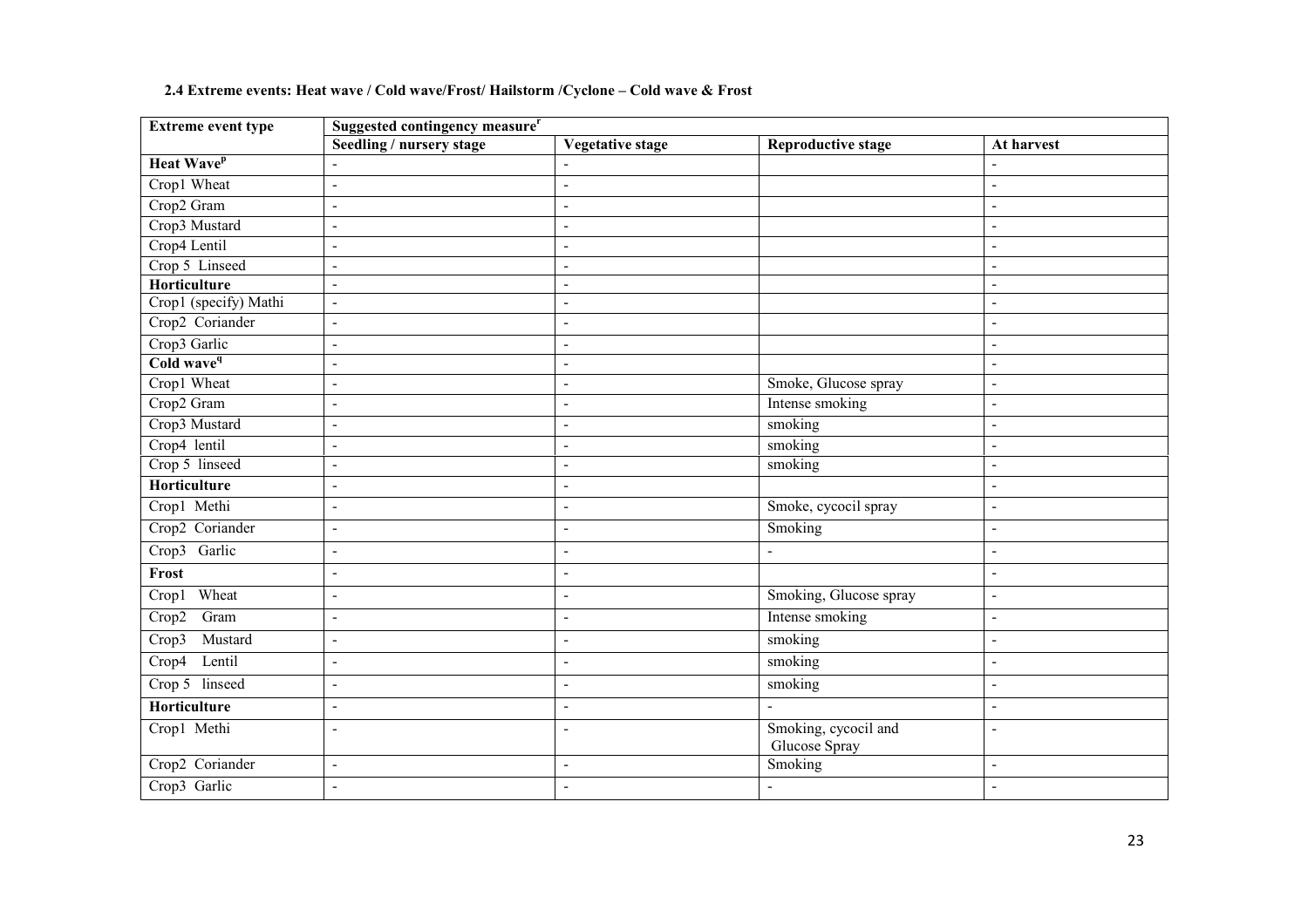| Hailstorm       | $\overline{\phantom{a}}$ | $\overline{\phantom{a}}$ | $\overline{\phantom{a}}$ | $\overline{\phantom{a}}$ |
|-----------------|--------------------------|--------------------------|--------------------------|--------------------------|
| Crop1           | $\overline{\phantom{a}}$ | $\blacksquare$           | $\overline{\phantom{a}}$ | $\overline{\phantom{a}}$ |
| Crop2           | $\overline{\phantom{a}}$ | $\overline{\phantom{a}}$ | $\blacksquare$           | $\blacksquare$           |
| Crop3           | $\blacksquare$           | $\overline{\phantom{a}}$ | $\blacksquare$           | $\sim$                   |
| Crop4           | $\overline{\phantom{a}}$ | $\blacksquare$           | $\blacksquare$           | $\blacksquare$           |
| Crop 5          | $\blacksquare$           | $\overline{\phantom{a}}$ | $\blacksquare$           | $\blacksquare$           |
| Horticulture    | $\overline{\phantom{a}}$ | $\blacksquare$           | $\blacksquare$           | $\overline{\phantom{a}}$ |
| Crop1 (specify) | $\blacksquare$           | $\overline{\phantom{a}}$ | $\overline{\phantom{a}}$ | $\overline{\phantom{a}}$ |
| Crop2           | $\overline{\phantom{a}}$ | $\overline{\phantom{a}}$ | $\overline{\phantom{a}}$ | $\blacksquare$           |
| Crop3           | $\overline{\phantom{a}}$ | $\blacksquare$           | $\overline{\phantom{a}}$ | $\overline{\phantom{a}}$ |
| Cyclone         | $\overline{\phantom{a}}$ | $\blacksquare$           | $\overline{\phantom{a}}$ | $\overline{\phantom{a}}$ |
| Crop1           | $\overline{\phantom{a}}$ | $\blacksquare$           | $\overline{\phantom{a}}$ | $\blacksquare$           |
| Crop2           | $\blacksquare$           | $\blacksquare$           | $\overline{\phantom{a}}$ | $\overline{\phantom{a}}$ |
| Crop3           | $\blacksquare$           | $\overline{\phantom{a}}$ | $\blacksquare$           | $\blacksquare$           |
| Crop4           | $\blacksquare$           | $\overline{\phantom{a}}$ | $\blacksquare$           | $\blacksquare$           |
| Crop 5          | $\overline{\phantom{a}}$ | $\overline{\phantom{a}}$ | $\overline{\phantom{a}}$ | $\blacksquare$           |
| Horticulture    | $\overline{\phantom{a}}$ | $\overline{\phantom{a}}$ | $\overline{\phantom{a}}$ | $\blacksquare$           |
| Crop1 (specify) | $\blacksquare$           | $\blacksquare$           | $\blacksquare$           | $\sim$                   |
| Crop2           | $\overline{\phantom{a}}$ | $\blacksquare$           | $\overline{\phantom{a}}$ | $\sim$                   |
| Crop3           | $\blacksquare$           | $\overline{\phantom{a}}$ | $\blacksquare$           | $\blacksquare$           |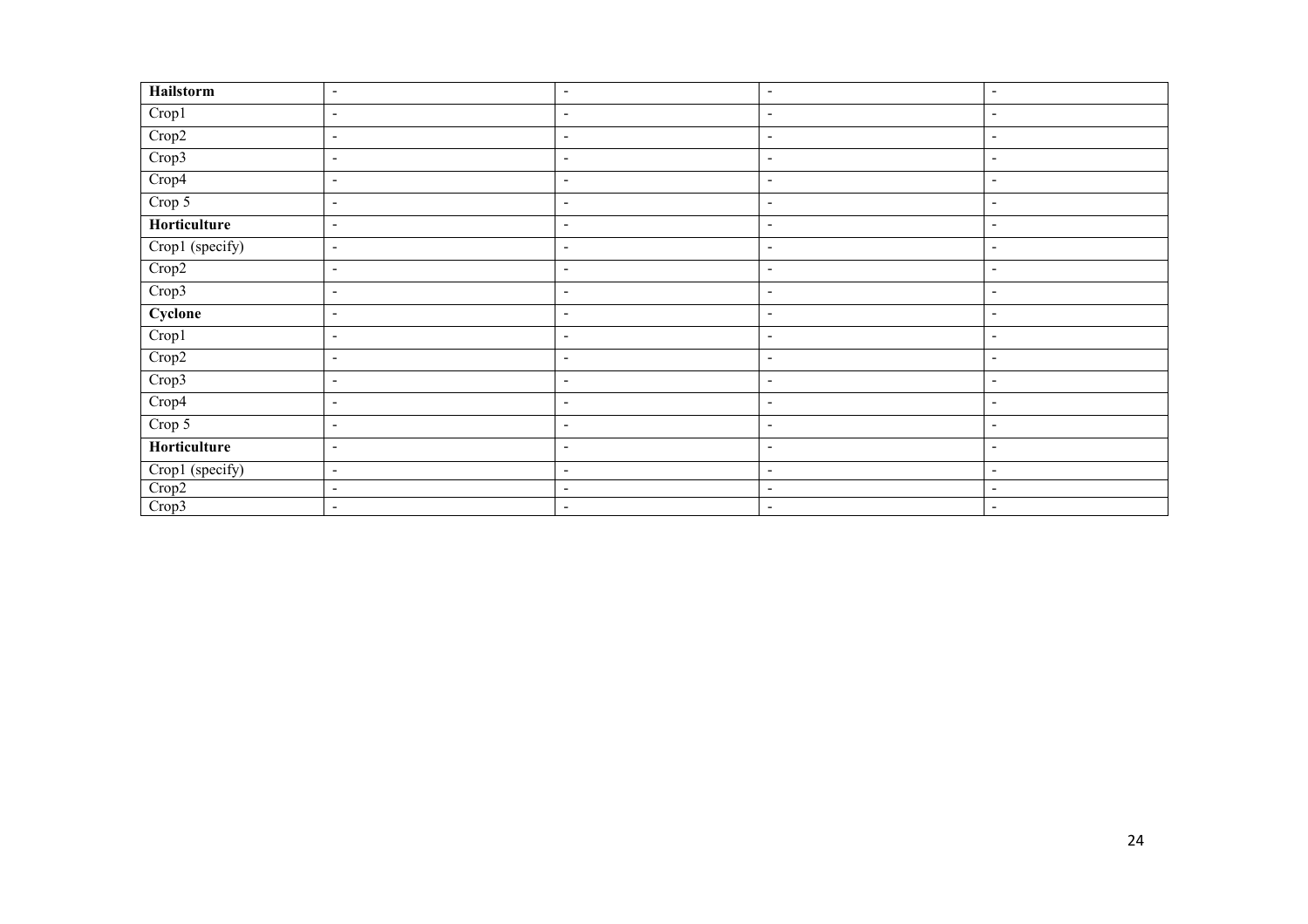#### Contingent strategies for Livestock, Poultry & Fisheries

2.5.1 Livestock

|                                            | <b>Suggested contingency measures</b>                                                                                                                                 |                                                                                                                                                                                                                                                            |                                                            |
|--------------------------------------------|-----------------------------------------------------------------------------------------------------------------------------------------------------------------------|------------------------------------------------------------------------------------------------------------------------------------------------------------------------------------------------------------------------------------------------------------|------------------------------------------------------------|
|                                            | <b>Before the events</b>                                                                                                                                              | During the event                                                                                                                                                                                                                                           | After the event                                            |
| <b>Drought</b>                             |                                                                                                                                                                       |                                                                                                                                                                                                                                                            |                                                            |
| Feed and fodder availability               | Hay and silage making, storage of<br>locally available roughage                                                                                                       | Use unconventional feeds as a source of roughage, use<br>urea treated roughage, use urea molasses block as a<br>source of nitrogen and energy. Use low quality<br>processed with mild acid and alkali treatment.                                           | Feeding green feed/fodder and<br>conventional feed.        |
| Drinking water                             | Water treated with quick lime                                                                                                                                         | Use sanitized water                                                                                                                                                                                                                                        | Water treated with quick lime                              |
| Health and disease<br>management           | Vaccination & deworming                                                                                                                                               | Mineral mixture feeding, keep animals in favorable<br>environment                                                                                                                                                                                          | Vaccination & deworming                                    |
| <b>Floods</b>                              |                                                                                                                                                                       |                                                                                                                                                                                                                                                            |                                                            |
| Feed and fodder availability               | Hay and silage making,                                                                                                                                                | Use unconventional feeds; avoid spoiled fodder feeding,<br>use roughages processed with mild acid and alkali.                                                                                                                                              | Feeding green feed/fodder and<br>conventional feed.        |
| Drinking water                             | Water and quick lime                                                                                                                                                  | Use sanitized water                                                                                                                                                                                                                                        | Water and quick lime                                       |
| Health and disease<br>management           | Vaccination & deworming                                                                                                                                               | Vaccination & deworming, avoid food poisoning by<br>spoiled feed, keeping catles in dry and airable place                                                                                                                                                  | Vaccination & deworming, use<br>antidote in poisoning case |
| <b>Cyclone: Not occurs in the district</b> |                                                                                                                                                                       |                                                                                                                                                                                                                                                            |                                                            |
| Feed and fodder availability               |                                                                                                                                                                       |                                                                                                                                                                                                                                                            |                                                            |
| Drinking water                             |                                                                                                                                                                       |                                                                                                                                                                                                                                                            |                                                            |
| Health and disease                         |                                                                                                                                                                       |                                                                                                                                                                                                                                                            |                                                            |
| management                                 |                                                                                                                                                                       |                                                                                                                                                                                                                                                            |                                                            |
| Heat wave and cold wave                    |                                                                                                                                                                       |                                                                                                                                                                                                                                                            |                                                            |
| Shelter/environment<br>management          | House of animal should be N-S<br>direction, availability of plenty<br>water, animal house window<br>should have provision of curtain<br>to maintain cold and het wave | Provide favorable environment during heat/ cold wave<br>Heat: availability of plunty of cold water to drink. Keep<br>animal on cool places, two times bathing of animals.<br>Cold: availability of full sun rays in animal shed, keep<br>animal body warm. | Keep environment uniformly to<br>recover animal.           |
| Health and disease<br>management           | Availability of antibiotics, B-<br>complex, liver tonic, anti-<br>inflammatory drugs, anti-stress<br>drugs, vaccines etc.                                             | Use suitable drugs depending on condition.                                                                                                                                                                                                                 | Vaccination & deworming,                                   |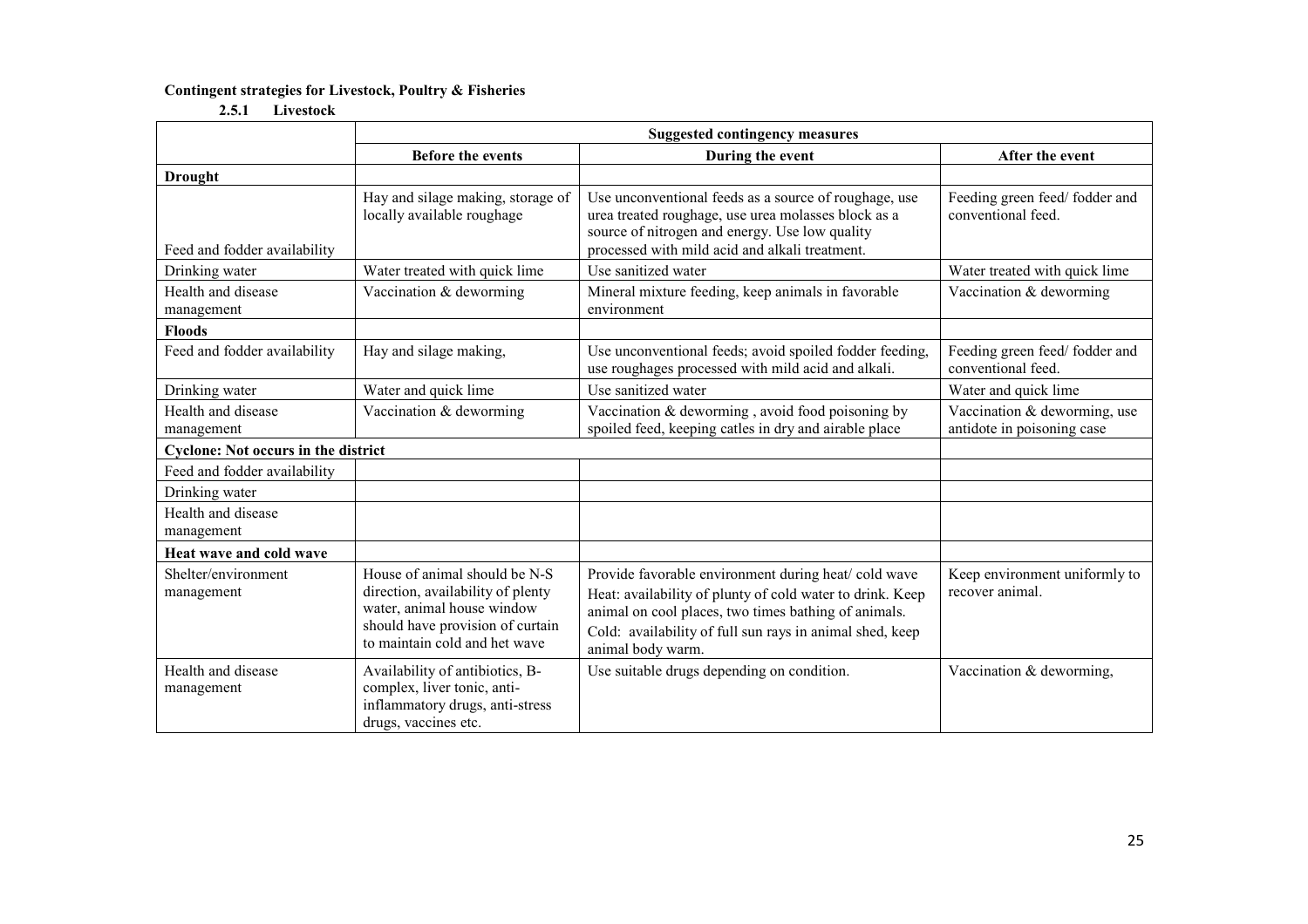#### 2.5.2Poultry

|                                               | <b>Suggested contingency measures</b>                       |                                                                                                                                                                                                                                                                       |                                                                                                     |  |
|-----------------------------------------------|-------------------------------------------------------------|-----------------------------------------------------------------------------------------------------------------------------------------------------------------------------------------------------------------------------------------------------------------------|-----------------------------------------------------------------------------------------------------|--|
|                                               | Before the event <sup>a</sup>                               | During the event                                                                                                                                                                                                                                                      | After the event                                                                                     |  |
| <b>Drought</b>                                |                                                             |                                                                                                                                                                                                                                                                       |                                                                                                     |  |
| Shortage of feed ingredients                  | Storage of local available food<br>grains/feed ingredients  | Mineral mixture feeding, use unconventional<br>feed in feeding of poultry ration, use animal<br>protein source like fish meal, silk worm pupa,<br>blood meal by products of slaughter house etc,<br>ration should be made from locally available<br>feed ingredients. | Feeding high quality balance feed.                                                                  |  |
| Drinking water                                | Fresh drinking water                                        | Sanitized drinking water                                                                                                                                                                                                                                              | Fresh drinking water                                                                                |  |
| Health and disease management                 | Vaccination and deworming                                   | Vaccination and deworming                                                                                                                                                                                                                                             | Vaccination and deworming                                                                           |  |
| <b>Floods</b>                                 |                                                             |                                                                                                                                                                                                                                                                       |                                                                                                     |  |
| Shortage of feed ingredients                  | Storage of local available food<br>grains/feed ingredients, | Feed should be protected by fungus, down the<br>curtain of window                                                                                                                                                                                                     | Feeding high quality balance feed.<br>Open the curtain for proper aeration<br>and drying of litter. |  |
| Drinking water                                | Fresh drinking water                                        | Sanitized drinking water                                                                                                                                                                                                                                              | Fresh drinking water with quick lime.                                                               |  |
| Health and disease management                 | Vaccination and deworming                                   | Vaccination and deworming, use anti fungal<br>and liver tonic during feeding and drinking.                                                                                                                                                                            | Vaccination and deworming                                                                           |  |
| <b>Cyclone: Not occurs in the</b><br>district |                                                             |                                                                                                                                                                                                                                                                       |                                                                                                     |  |
| Shortage of feed ingredients                  |                                                             |                                                                                                                                                                                                                                                                       |                                                                                                     |  |
| Drinking water                                |                                                             |                                                                                                                                                                                                                                                                       |                                                                                                     |  |
| Health and disease management                 |                                                             |                                                                                                                                                                                                                                                                       |                                                                                                     |  |
| Heat wave and cold wave                       |                                                             |                                                                                                                                                                                                                                                                       |                                                                                                     |  |
| Shelter/environment<br>management             | Storage of local available food<br>grains/feed ingredients, | Down the curtain of window, maintain the<br>temperature of shed, lighting in the shed in<br>cold condition                                                                                                                                                            | Feeding high quality balance feed.                                                                  |  |
| Health and disease management                 | Vaccination and deworming                                   | Vaccination and deworming, use anti stress<br>drugs and liver tonic during feeding and<br>drinking.                                                                                                                                                                   | Vaccination and deworming                                                                           |  |
|                                               |                                                             |                                                                                                                                                                                                                                                                       |                                                                                                     |  |